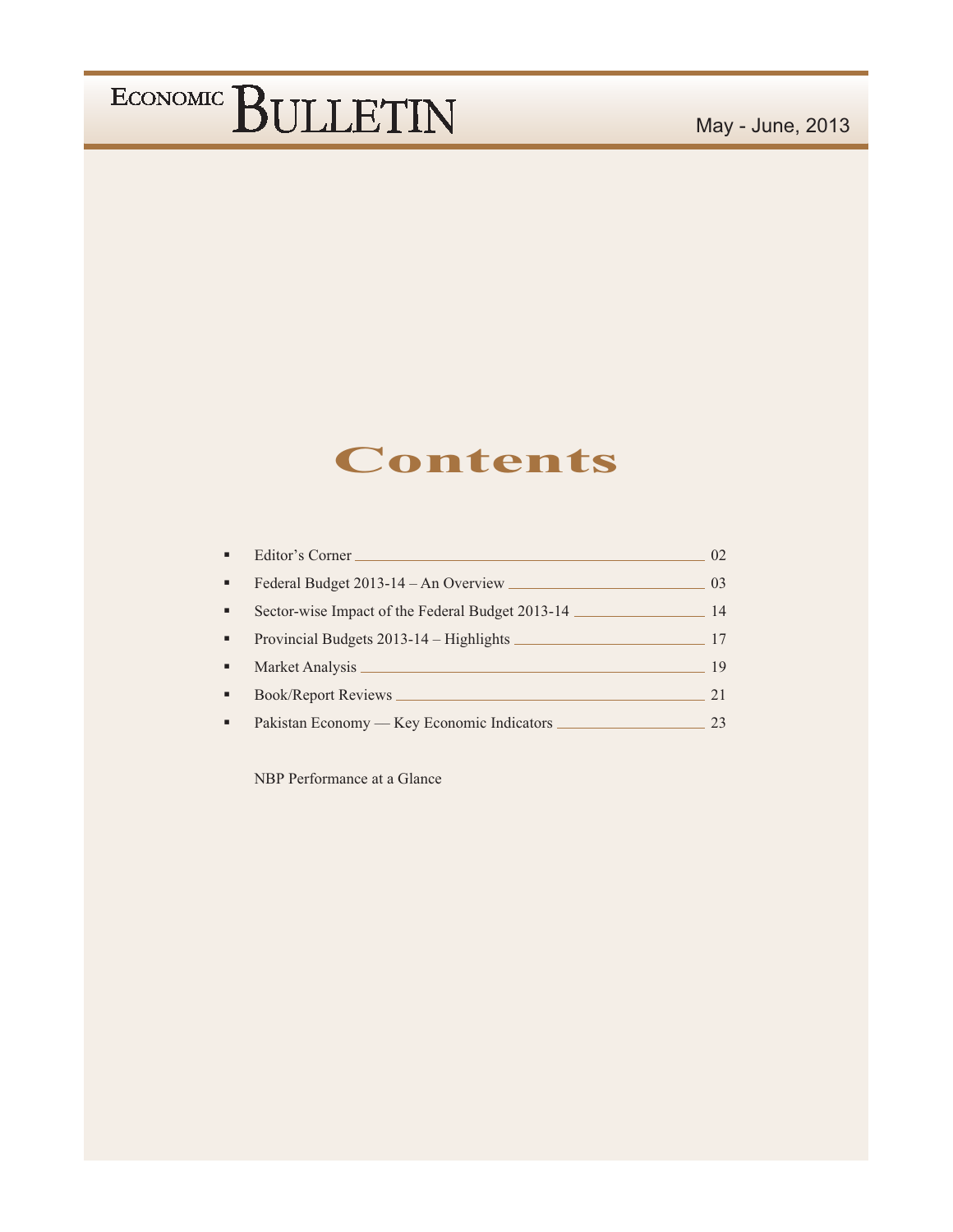### **Editor's Corner**

#### Dear Readers.

The Federal Budget 2013-14 has been presented against a backdrop of an economy mired in crisis — the ongoing war against terrorism has cost the economy immensely (an estimated \$68 billion by end June 2011, updated figures not available); the deepening power and gas shortages have wiped out 2 percent from GDP; sluggish growth in tax revenues have resulted in a poor tax to GDP ratio, making Pakistan one of the least taxed countries in the world; poor performing public sector enterprises have been a drain on the exchequer and a source of major fiscal leakage; poor investor confidence given the unstable security situation and energy shortages have resulted in falling investment GDP ratio. Fiscal deficit, public debt and circular debt has risen and with the economy growing at a slow pace it has contributed towards socioeconomic problems; growing unemployment, social unrest, lawlessness, income disparities. Foreign exchange reserves have declined, accompanied by a fall in the value of Pak Rupee.

There are no short quick solutions, as the challenges are enormous. The Budget 2013-14 has laid out an ambitious strategy and plans on reforms to spur growth, rebuild key infrastructure, push through energy reforms (circular debt to be eliminated), continue with the previous government's targeted support programme, provide much needed impetus to investment, control the fiscal deficit, reduce untargeted subsidies, raise much needed revenues and bring reforms in public sector enterprises. With the government showing its political willingness to undertake these reforms, one hopes that a change for the better will ensue and the economic fundamentals will show some improvement over a period of time.

The Federal Budget offers support for certain segment of society, like increasing Income Support Programme funds; raising government employee pensions by 10 percent; and raising development expenditure would help stimulate economic activities and create employment opportunities for the growing young people entering the labour force. The Budget has initiated a programme to encourage young people to start their own business. Small business loans will be made available through the banking system, where the loan size would range between Rs100,000 to Rs2,000,000. Qarz-e-Hasana would be launched with an allocation of Rs5 billion where finance would be made available through selected microfinance providers to those who want to undertake micro-enterprises, but do not have the resources. Women especially would be encouraged. Such initiatives if properly implemented in a transparent manner, where loans are not misused and the deserving receives the loan, would help in achieving the objective of the scheme.

Pakistan is negotiating with the IMF for a new loan, as it has to repay the existing loan taken during the tenure of the previous government. Debt servicing and foreign loans repayment, which consume 42 percent of current expenditure are a drain on the national exchequer and have depleted reserves. The past IMF loan programme received, required Pakistan to focus among others on tax reforms, energy sector reforms, restructuring of public sector enterprises, improving governance. Reduction in budget deficit was to be achieved through revenue and expenditure measures; broadening of key taxes, reducing untargeted subsidies, while fully protecting the most vulnerable members of society through targeted assistance schemes and expenditure restraint both at the federal and provincial level. Energy sector reforms, included removal of price distortions and subsidies, raising investment in new energy production. The new IMF programme takes into consideration the need for sustained improvement in tax collection as well as a significant widening of the tax base and a more equitably shared tax burden, phasing out of SROs. Untargeted subsidies to be phased out, long standing energy problems to be addressed through focusing on circular debt accumulated in the sector, tariff rationalization and promotion of investment for energy generation and modernization. Reforms would also be taken in the areas of public sector enterprises, and the business climate to encourage higher investment. Some of these reforms would entail more burden on the common man.

Ayesha Mahm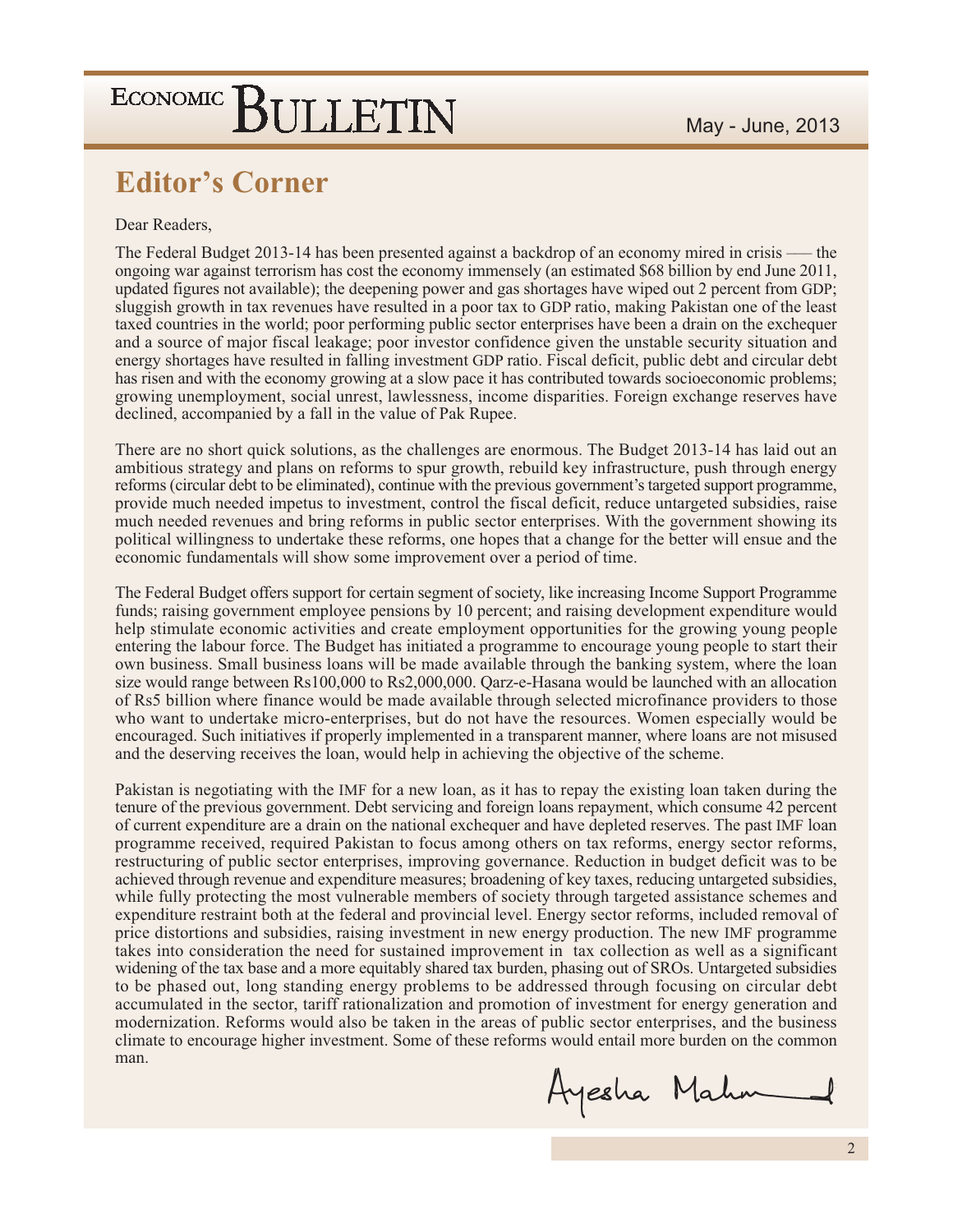### May - June, 2013

# ECONOMIC BULLETIN

The ongoing war against terrorism, sectarian

### Federal Budget 2013-14 - An Overview

Costs of

power

Slow

growth in

revenues

outages

killings, growing extremism, energy shortages, sluggish growth in tax revenue collection, and deterioration in the working of public sector enterprises, have caused irreparable loss to the economy. The deterioration in law & order and growing security concerns have driven away investors. As the investment climate remained challenging, the investment to GDP ratio declined from 19.3 percent in FY06 to Challenges 14.2 percent in FY2012-13. Public sector investment generates spillover effects for private sector investment as it facilitates the development of the later through development spending particularly on infrastructure. However, reduction of development expenditures limits private sector development. Public sector investment decreased from 4.8 percent of GDP in 2007-08 to 3.9 percent in 2012-13, and private investment fell from 12.8 percent to 8.7 percent during the corresponding period.

for the

economy

The persistent energy crisis with long hours of load shedding has affected economic activity and brought misery to million across the country who have to endure prolonged power outages. The growth performance of GDP at 3.6 percent together with its subsectors, agriculture, manufacturing and services was below the annual target for the year.

#### **Growth Performance**

|                |         | $\frac{9}{2}$ |
|----------------|---------|---------------|
|                | Target  | Estimated     |
|                | 2012-13 | 2012-13       |
| <b>GDP</b>     | 4.3     | 3.6           |
| Agriculture    | 4.1     | 3.3           |
| Manufacturing  | 4.4     | 3.5           |
| <b>Servies</b> | 4.6     | 3.7           |

Source: Annual Plan 2012-13

There are huge economic costs of outages in the industrial sector, loss of employment opportunities and loss of exports. A study had shown that power load shedding had cost the industrial sector Rs210 billion, or over 2 percent of GDP, over \$1 billion of export

earnings and potential displacement of 400,000 workers, four years back. With no respite from power load shedding these costs have gone up and would be much higher if the impact on other sectors like agriculture and services sector are also included. Circular debt, weak financial position of energy companies, falling gas production, high dependence on oil/gas (over  $80\%$ ), low exploitation of indigenous coals and hydel resources and unutilized power generation capacity are some of the significant constraints leading to severe energy shortages, states the Pakistan Economic Survey  $2012 - 13.$ 

In the outgoing fiscal year, the Federal Board of Revenue (FBR) revised the tax revenue target, but the revised target could not be met and tax collection remained sluggish. This can be attributable among others to slow growth in the economy, impact of energy crisis on the manufacturing and other sectors of the economy, slump in taxable imports and little effort made to expand the tax base. While a part of this sluggishness maybe the result of low level of economic activity and anemic investment due to energy constraints and law & order issues; the lack of tax reforms; a range of tax exemptions; and leakages; remain the major factors behind this slowdown, states the Third Quarterly Report for the Year 2012-13 of State Bank of Pakistan on the State of Pakistan's Economy.

While revenues showed slow growth, expenditures on power subsidies and debt servicing increased sharply. Loss making public sector enterprises also drained budgetary funds from productive uses. This has resulted in growing fiscal deficit, estimated at 8 percent, against a target of 4.5 percent. Growing expenditures in the presence of constrained domestic resources and limited foreign assistance prove a challenge for the fiscal authorities. The government has had to resort increasingly on the banking system to finance the growing deficit. In 2012-13 external sources to finance the budget deficit declined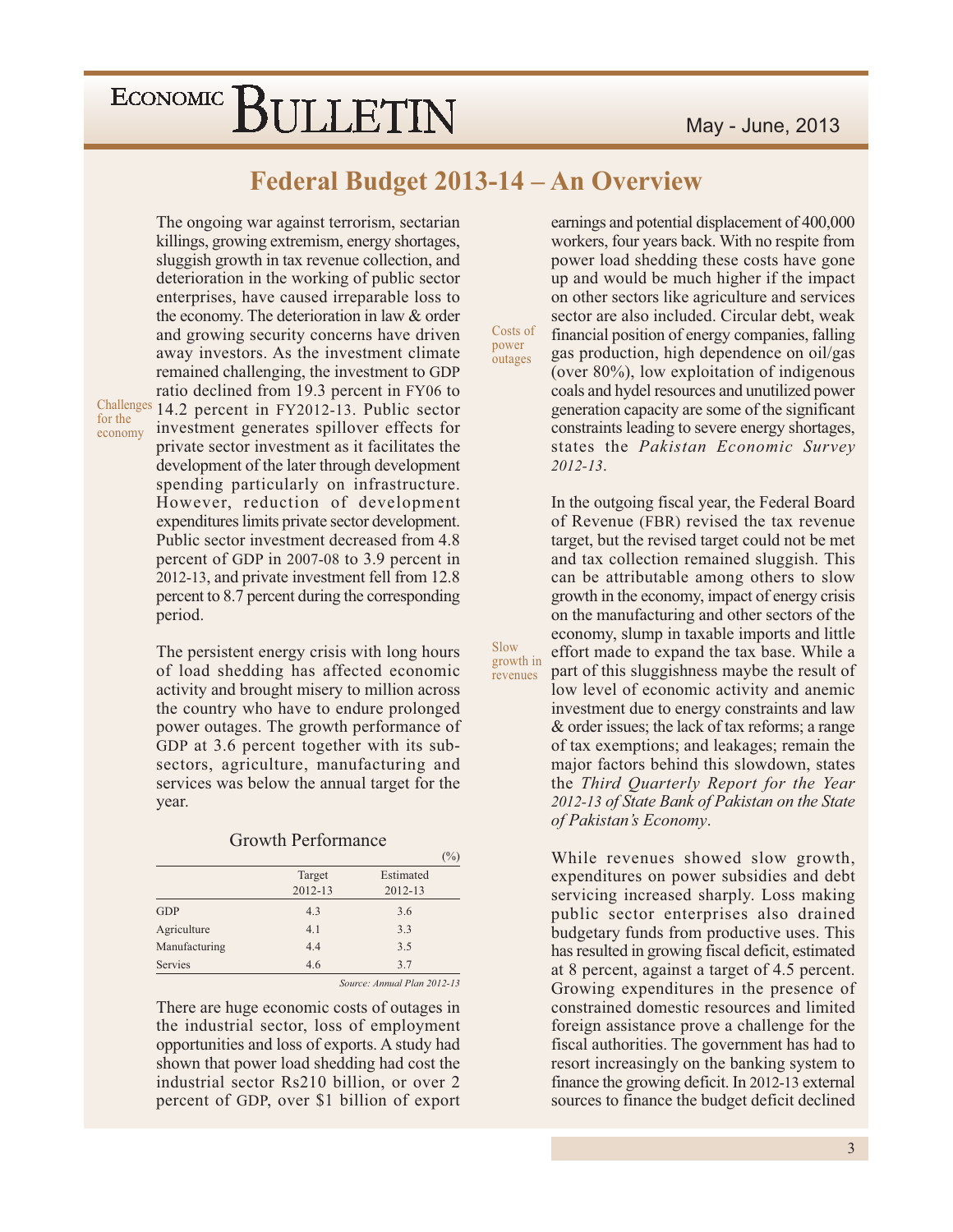### May - June, 2013

#### **Box**

### Pakistan Economy 2012-13 - Highlights **Targets 2013-14**

In the outgoing fiscal year, the domestic economy continued to be faced with deepening energy crisis, growing circular debt, poor performance of public sector enterprises, declining investment, ongoing war against extremism, which has caused irreparable loss to the economy, socio-economic problems, decline in foreign exchange reserves, increase in domestic debt, and economic mismanagement. There were however, some positive developments, inflation fell significantly, large scale manufacturing showed signs of recovery, inflow of workers' remittances rose, and the pace of foreign direct investment, which was slow in the beginning of the fiscal year picked up in the later months.

We give below highlights of the Pakistan Economic Survey 2012-13 recently released: -

#### Growth Trends

- Real GDP grew by 3.6 percent (target 4.3%), agriculture by 3.3 percent (target 4.0%), large scale manufacturing by 2.8 percent (target 2.5%) and the services sector 3.7 percent (target  $4.6\%$ ).
- The overall growth of GDP is shared between the commodity producing sectors and services sector. The agricultural sector contributed 0.72 percentage points, industry 0.73 percent and the services sector 2.14 percentage points.
- Important crops subsector grew by 2.3 percent against 7.4 percent in FY12, attributable to a decline in the production of rice  $(10\%)$  and cotton  $(4.2\%)$ .
- Other crops grew by 6.7 percent against a decline of 7.7 percent a year earlier, mainly because of a substantial increase in the production of gram.
- Large scale manufacturing grew by 4.3 percent (July-March) as compared with 1.5 percent in the comparable period of the preceding year.

#### **Investment** and Savings

- Total investment as a percent of GDP has declined over the years; falling from 19.21 percent in FY08 to 14.2 percent in FY13. During the corresponding period, gross fixed investment has fallen from 17.6 percent to 12.6 percent.
- Public and private investment too has fallen. As a proportion of GDP, public investment has fallen from 4.8 percent in FY08 to 3.9 percent in FY13, while private investment has declined from 12.8 percent to 8.7 percent in the corresponding period.
- Both national and domestic savings have shown a declining trend. The former has declined to 13.5 percent in FY13 from 15.2 percent in 2005-06, while the later has dropped to 8.7 percent from 13.4 percent.

• Inflow of foreign direct investment stood at \$853.5 million during July-April FY13, as against \$658.2 million a year earlier. Oil and gas exploration remained the major sector for foreign investors.

#### **Inflation**

Inflation as measured by Consumer Price Index remained in single digit during the year 2013 (upto April), due to better supply of food and nonfood items. It is expected to be below the target of 9.5 percent.

#### **Fiscal Developments**

- The fiscal deficit for 2012-13 is 8.8 percent of the GDP.
- The country's tax system continues to suffer from structural weaknesses, as a result of which FBR tax to GDP ratio stood at 6.6 percent during July-April FY13.
- This ratio can only be enhanced if all sectors of the economy contribute proportionately toward tax revenue.
- Public expenditure remained under great pressure during the past five years. Interest payments have gone up, and subsidies to loss making public sector enterprises and the power sector have increased.
- During FY2012-13, external sources to finance the budget deficit declined and the budget deficit was financed through domestic sources, particularly the banking system.

#### **Monetary Developments**

- State Bank of Pakistan continued with its expansionary policy stance. The policy rate was reduced from 12 percent in June 2012 to 10.5 percent in August to 10 percent in October and further to 9.5 percent in December 2012. It has remained unchanged since.
- Credit to public sector enterprises witnessed an expansion on account of high credit demand by loss incurring public sector enterprises.
- Credit to private sector remained sluggish due to severe energy shortages, law & order situation and large government borrowing from commercial banks. Banks preferred to invest in government papers.
- The asset base of the banking system posted a strong growth particularly in terms of deposits and investment in government papers.
- Non Performing Loans continued to grow and reached Rs607 billion in December 2012.
- Consumer loans registered a modest growth of 4.2 percent, auto and personal loans 5.1 percent and 11.5 percent respectively.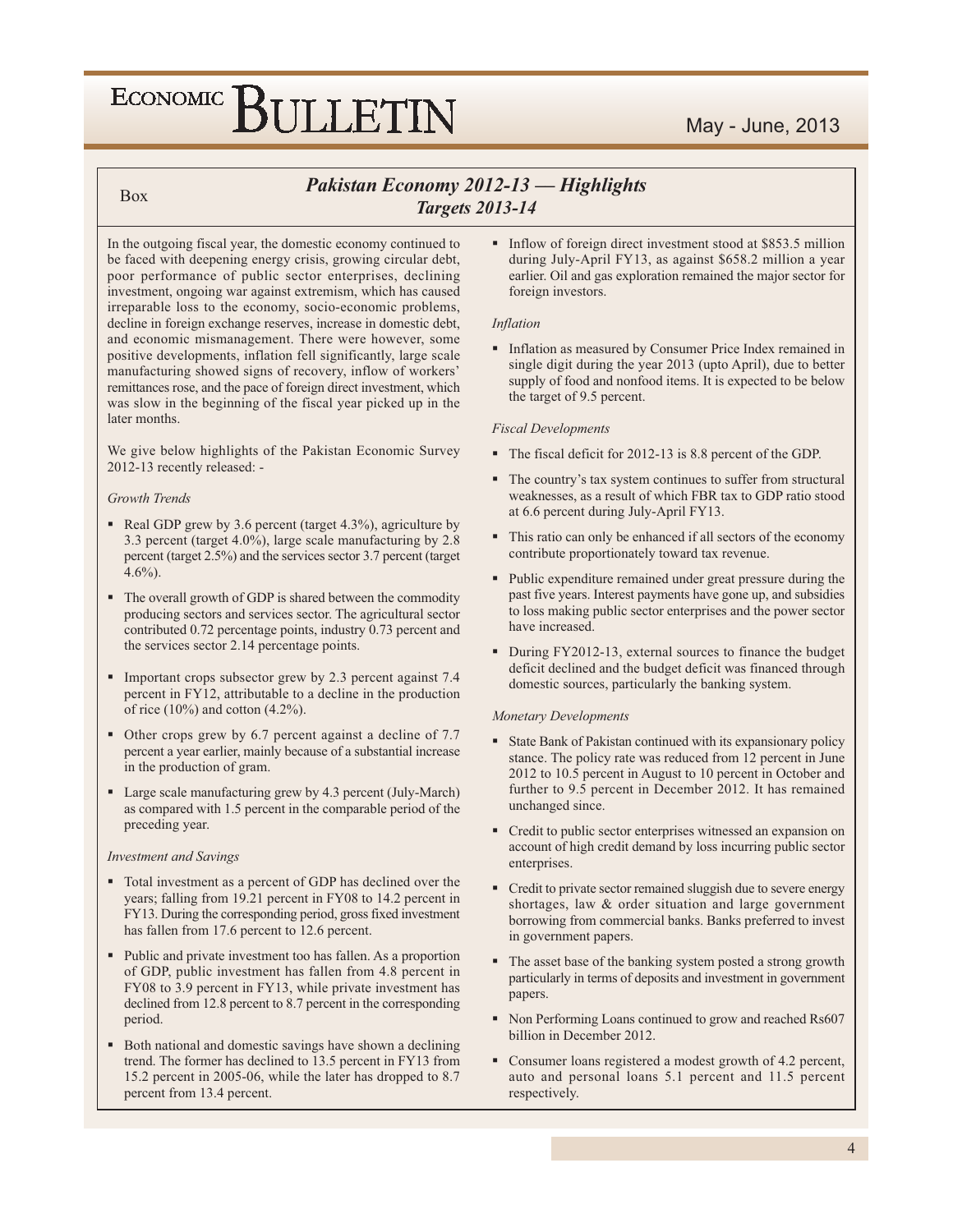### May - June, 2013

#### **Balance of Payments**

- Exports during July-April 2012-13 are provisionally estimated at \$20.147 billion, and imports at \$36.665 billion, resulting in a trade deficit of \$16.518 billion.
- Current account balance posted a lower deficit of \$1.42 billion during July-April 2013 against a deficit of \$3.35 billion in the corresponding period a year earlier.
- However, the country's liquid foreign exchange reserves have shrunk on account of payments, putting pressure on the Pak rupee.
- Workers' remittances rose to \$11.6 billion during July-April 2013, against \$10.87 billion in the same period a year earlier. 91 percent of remittances is coming through banking channel.

#### Energy

- Energy consumption by source reveals that gas has a share of 44 percent, oil 29 percent, electricity 16 percent, coal 10 percent and LPG 1 percent.
- Of the total oil/petroleum products consumption in the country, 90 percent is consumed by transport and power sector.
- Figures of sectoral consumption of gas indicates that the largest consumer of gas is the power sector (27.8%), followed by industry  $(23.0\%)$ , households  $(20.3\%)$  and fertilizer  $(16.4\%)$ .
- The major users of coal are the cement sector and brick kilns, which consumed 58 percent and 41 percent respectively of total coal consumed in 2012.
- Pakistan's electricity generation is highly dependent on imported oil.
- There has been a pronounced shift from hydro to thermal generation, and more recently from natural gas to fuel oil as the primary fuel for electricity generation.
- No sizeable capacity in the power sector was added during the last 10 years.
- Efficiency improvement across the power production/supply chain, plugging of leakages in the fuel oil delivery and usage system would lower the cost of generation as well as increase generation.
- Transmission and distribution losses are estimated at 20 percent of net system energy.

#### Public Debt

- As at end March 2013, public debt reached Rs13626 billion or 59.5 percent of GDP. In 2012 public debt stood at Rs12667 billion or 63 percent of GDP.
- The primary source of increase in public debt was the rise in domestic debt that amounted to Rs8796 billion, whereas external debt posed at Rs4831 billion.
- Increase in total public debt implies additional resources towards the repayment of debt and associated interest payments. During July-March 2012-13 public debt servicing reached Rs936 billion and consumed nearly 44 percent of total revenues. Of the total, domestic debt servicing reached Rs725 billion and external debt repayment and servicing Rs211 billion.
- There has been a change in the composition of major components shaping the domestic debt portfolio. The share of unfunded debt has declined to 23 percent by end March 2013, against 45 percent in 2001-02, while the share of floating debt has reached 54 percent compared with 31 percent in the same period.
- Pakistan external debt and liabilities was recorded at \$60.9 billion during July-March FY13, against \$65.8 billion in FY12. As a percentage of GDP it was down to 25.5 percent against 29.2 percent. The decline was due to repayment of IMF loans and appreciation of US dollar against major currencies.

#### Targets 2013-14

- The Annual Plan 2013-14 aims at GDP growth of 4.4 percent, with agriculture contributing 3.7 percent, industry 4.8 percent and services 4.5 percent.
- The target for wheat production has been fixed at 25.0 million tons, rice 6400 thousand tons and sugarcane 65 million tons while cotton production has been targeted at 14.1 million bales.
- Textile sector is expected to grow at good pace as European Union has supported Pakistan's effort to integrate into the global economy by granting Pakistan's export EU-reduced tariffs under the EU's Generalized System of Preference  $(GSP)$ .
- Investment is targeted to improve from current level of 14.2 percent of GDP to 15.1 percent. National Saving is also expected to improve slightly from 13.3 percent of GDP to 14.0 percent.
- Exports are projected to grow by 5.1 percent to \$26.6 billion from \$25.3 billion estimated for 2012-13, while imports are projected to increase by 7.1 percent to \$43.3 billion from \$40.4 billion estimated for 2012-13. The trade balance is projected to be in deficit by \$16.7 billion.
- Current account is projected to be in deficit by \$2.9 billion (1.1 percent of GDP) as against a deficit of \$2.1 billion (0.9 percent of GDP) estimated for 2012-13.
- Inflation for 2013-14 is projected at 8 percent.
- The installed power generating capacity is planned to increase from 23,368 MW in June 2013 to 25,394 MW in June 2014.
- Workers' remittances are projected at \$15.1 billion.
- Fiscal deficit to GDP ratio estimated at 6.3 percent.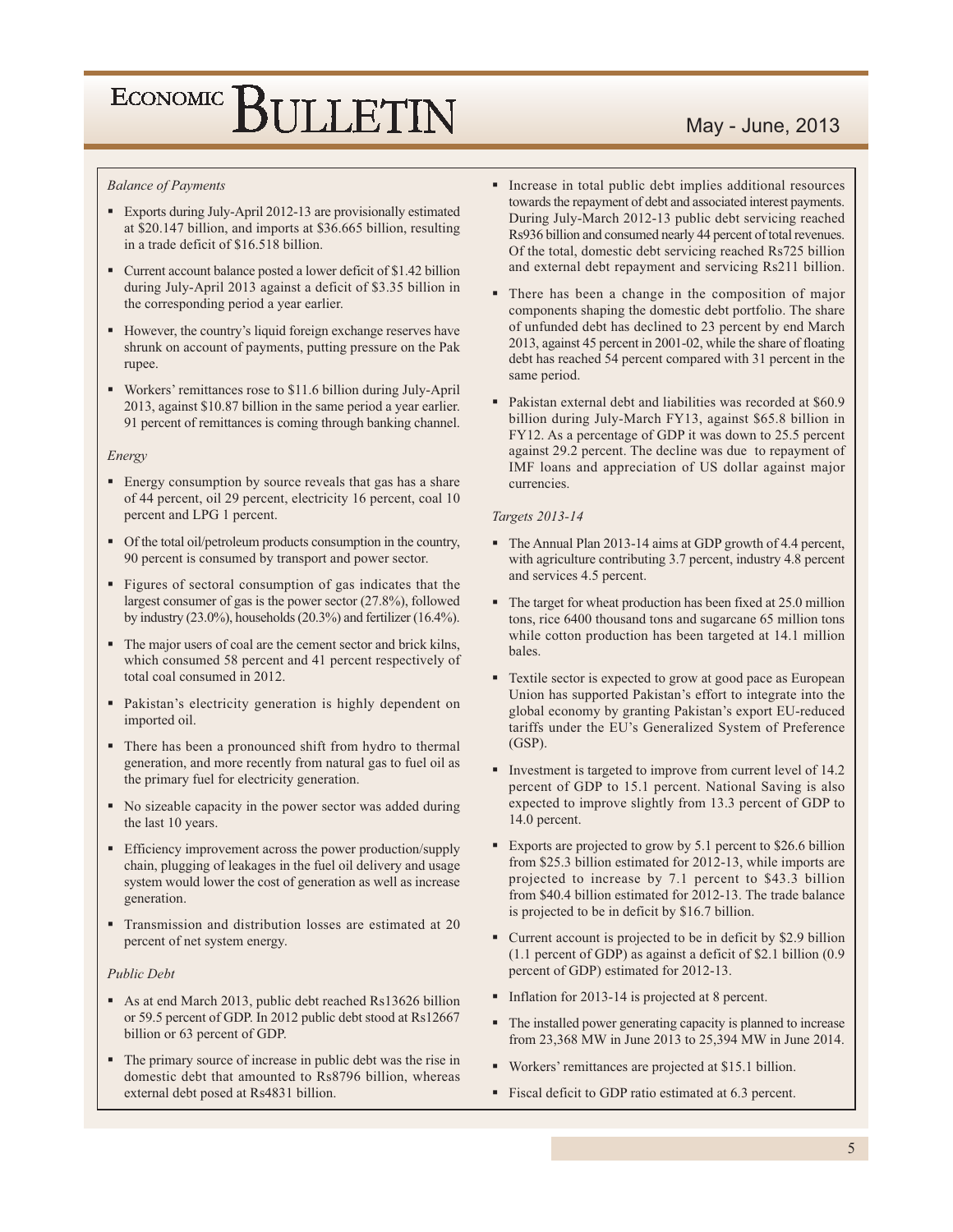by more than 100 percent, and the entire budget deficit was financed through domestic sources, particularly the banking system, according to the Economic Survey. It further states, 'resource mobilization through nonbank sources reduced significantly owing to decline in holdings of treasury bills by the institutional investors.'

Public debt reached Rs13626 billion by end March 2013 or 59.5 percent of GDP. In FY2012-13, domestic debt had grown to Rs8796 billion, or by 15 percent from a year earlier, while external debt declined by nearly 4 percent to Rs4831 billion. External debt has fallen in recent times, mainly attributed to repayments against IMF loans and marginal fresh Public debt disbursements. A breakup of domestic debt among its various components, permanent debt (medium & long term), floating (short term) and unfunded debt (various instruments of National Saving Schemes), shows that the share of floating debt (T-bills, MRTBs) has reached 54 percent by end March 2013, as compared with 31 percent in 2001-02, indicating an increasing reliance on short

rises

term debt.

The ongoing repayments of external debt (mostly to the IMF), has caused Pakistan's liquid foreign exchange reserves to decline to \$12.3 billion as at end March 2013, which is the lowest level since July 2009. During the year, the State Bank keep its policy rate unchanged, inflationary pressures subsided, workers remittances rose, realization of Coalition Support Fund money of Rs172 billion helped contain the fiscal deficit to some extent, and a lower trade deficit is expected.

The government's vision as spelt out in the Finance Minister's Budget Speech is based on the following: - self reliance, growing role of private sector, protection of weak and marginalized segments of the population, containing government's presence in business activity to those investments which are too large for private sector to undertake or because of lack of adequate commercial returns, and all sections of the population must share the burden of resource mobilisation for running the government.

The Federal Budget 2013-14 outlay is envisaged at Rs3.59 trillion. Given net revenue receipts of Rs1.92 trillion, the fiscal deficit is estimated at Rs1.65 trillion or 6.3 percent of GDP. This is a 2.5 percentage point reduction over FY13 revised deficit estimate of Rs1.9 trillion or 8.8 percent of GDP. Of the total expenditure outlay for FY14, current expenditure is budgeted at Rs2.83 trillion, higher by 4.0 percent over the revised estimates of Rs2.72 trillion in FY13. During the year, higher allocations are budgeted for interest payments, defence services and running of civil government. There is a sharp reduction  $(65.4\%)$  in budgetary allocations for subsidies. Foreign loan repayments see a substantial jump of nearly 96 percent in FY14 to Rs366.8 billion against Rs187.3 billion in FY13.

Total

outlay

**PSDP** 

The size of Public Sector Development Programme (PSDP) is envisaged at Rs1155 bilion for FY14 (higher against Rs851.4 billion in FY13). Federal PSDP is budgeted at Rs540 billion, against revised estimates of Rs388.4 billion in FY13, showing an increase of 39.2 percent. Key priorities of PSDP remain investment in energy and infrastructure which are the main obstacles in economic growth.

Given the ongoing energy shortages, PSDP contribution to water and power sector has risen. During FY14, a sum of Rs225 billion will be invested in this sector of which Rs107 billion will come from PSDP and the remaining will be mobilized by PEPCO-WAPDA through government support.

Infrastructure development would be stressed and completion/construction of two new motorways, connecting Gwadar Port to the north would be undertaken. The entire system of motorways planned by NHA will be completed during the next five years. The government plans to revive Pakistan Railways, which has been a victim of bad governance. Railways is to receive Rs30.9 billion. Karachi Circular Railway project will be expedited.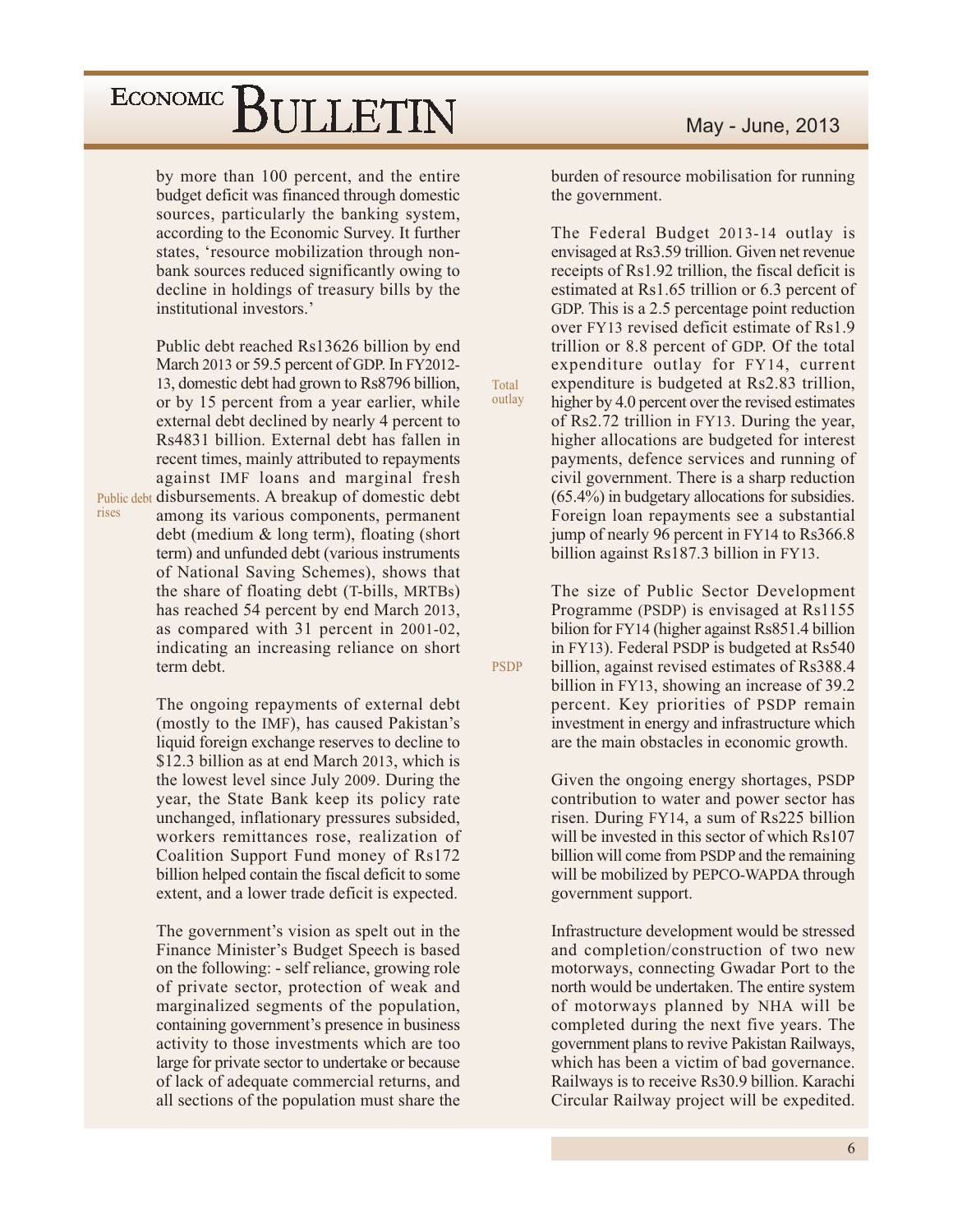#### Size of PSDP

|                                     |                              |                        | (INS DII)                    |
|-------------------------------------|------------------------------|------------------------|------------------------------|
|                                     | <b>Budget</b><br><b>FY13</b> | Revised<br><b>FY13</b> | <b>Budget</b><br><b>FY14</b> |
| <b>Federal Ministries/Divisions</b> | 243                          | 226                    | 296                          |
| Pakistan Atomic Energy Commission   | 39                           | 44                     | 52                           |
| Railways Division                   | 23                           | 26                     | 31                           |
| Water & Power                       | 47                           | 45                     | 58                           |
| Corporations                        | 80                           | 106                    | 114                          |
| WPDA (Power)                        | 30                           | 35                     | 51                           |
| National Highway Authority          | 51                           | 71                     | 63                           |
| <b>Special Programmes</b>           | 27                           | 46                     | 5                            |
| New Development Initiatives         |                              |                        | 115                          |
| <b>Total Federal PSDP</b>           | 350                          | 378                    | 530                          |
| <b>ERRA</b>                         | 10                           | 10                     | 10                           |
| Federal PSDP+ERRA                   | 360                          | 388                    | 540                          |
| Provinces                           | 513                          | 463                    | 615                          |
| <b>Total National PSDP</b>          | 873                          | 851                    | 1155                         |

Source: Budget in Brief 2013-14

 $(D_0, D_0)$ 

Revised figures for FY13 show that interest payments at Rs1.03 trillion were higher by 11 percent over the budgeted figure of Rs926 billion, primarily because of a rise in interest on domestic debt. Domestic debt has risen in recent years to Rs8.8 trillion (provisional 2013). The focus on deficit financing through Domestic internal sources owing to lower external receipts has been the major cause. In order to raise short term liquidity, the government borrows from the domestic banks through auction in the form of Treasury Bills. Of the total domestic debt, Rs3.3 trillion or 54 percent is short term debt, ie instruments such as Treasury Bills and Market Related Treasury Bills.

> In his budget speech, the Finance Minister was clear about reducing untargeted subsidies. The burden of untargeted subsidies must be done away with. Any scheme of subsidy,

deht

Rationalize whether in electricity, gas, fertilizer, sugar or subsidies wheat must be targeted to reach the weaker segment of society. The government plans to rationalize the present subsidies and discourage their indiscriminate use and evolve targeting mechanism.

> The budget documents show that the government plans to reduce subsidies from Rs367 billion in FY13 to Rs240 billion in FY14. Major reduction is envisaged in power tariff subsidy by 38 percent for WAPDA and

35 percent for KESC, where power subsidies contribute 95 percent of overall subsidy expense. This is expected through a raise in power tariffs, improving line losses and better management.

| Subsidie |  |  |
|----------|--|--|

|                                                          |                              |                        | (Rs Bn)               |
|----------------------------------------------------------|------------------------------|------------------------|-----------------------|
|                                                          | <b>Budget</b><br><b>FY13</b> | Revised<br><b>FY13</b> | Budget<br><b>FY14</b> |
|                                                          |                              |                        |                       |
| Subsidy to WAPDA/PEPCO                                   | 135                          | 265                    | 165                   |
| Inter-disco tariff differential<br>- Pick up WAPDA/PEPCO | 120                          | 250                    | 150                   |
| receivables from FATA                                    | 10                           | 10                     | 12                    |
| Subsidy to KESC                                          | 50                           | 84                     | 55                    |
| - Pick up KESC's tariff differential                     | 50                           | 84                     | 55                    |
| Subsidy to PASSCO                                        | 5                            | 6                      | 9                     |
| Subsidy to Utility Stores Corporation                    | 6                            | 6                      | 6                     |
| Other Subsidies                                          | 12                           | 6                      | $\overline{5}$        |
| <b>Total Subsidies</b>                                   | 209                          | 367                    | 240                   |

Source: Budget in Brief 2013-14

A research report, *'Imperatives for Fiscal* Policy in the Federal Budget of 2013-14 (SPDC)', authored by Dr. Hafiz A. Pasha, has given a plan to reduce power sector subsidies. Largest component of subsidy, almost 80 percent is the Tariff Differential Subsidy to the distribution companies in the power sector. A feasible plan that could be implemented is as follows: -

|                                               | $(KS_1)$                |
|-----------------------------------------------|-------------------------|
|                                               | Reduction<br>in Subsidy |
| ■ 10 percent increase in power tariffs        | 47                      |
| • 20 percent increase in gas supplies to      |                         |
| the power sector                              | 39                      |
| • 20 percent reduction in transmission and    |                         |
| distribution losses                           | 34                      |
| • 10 percent higher rate of recovery of bills | 61                      |
| • 25 percent recovery of arrears each year    | 25                      |
| Total                                         | 206                     |

Gross revenue receipts are estimated at Rs2.84 billion, smaller by 12.4 percent against the budgeted figure of Rs3.24 billion. Both tax and non-tax revenue collection were short of their target. Revised tax revenue figures show that direct and indirect taxes could not meet the year's target. Direct taxes were short by 16.4 percent, as income tax has not performed well. Indirect taxes were smaller by 14.4 percent, as the major sub-heads showed

Revenue

receipts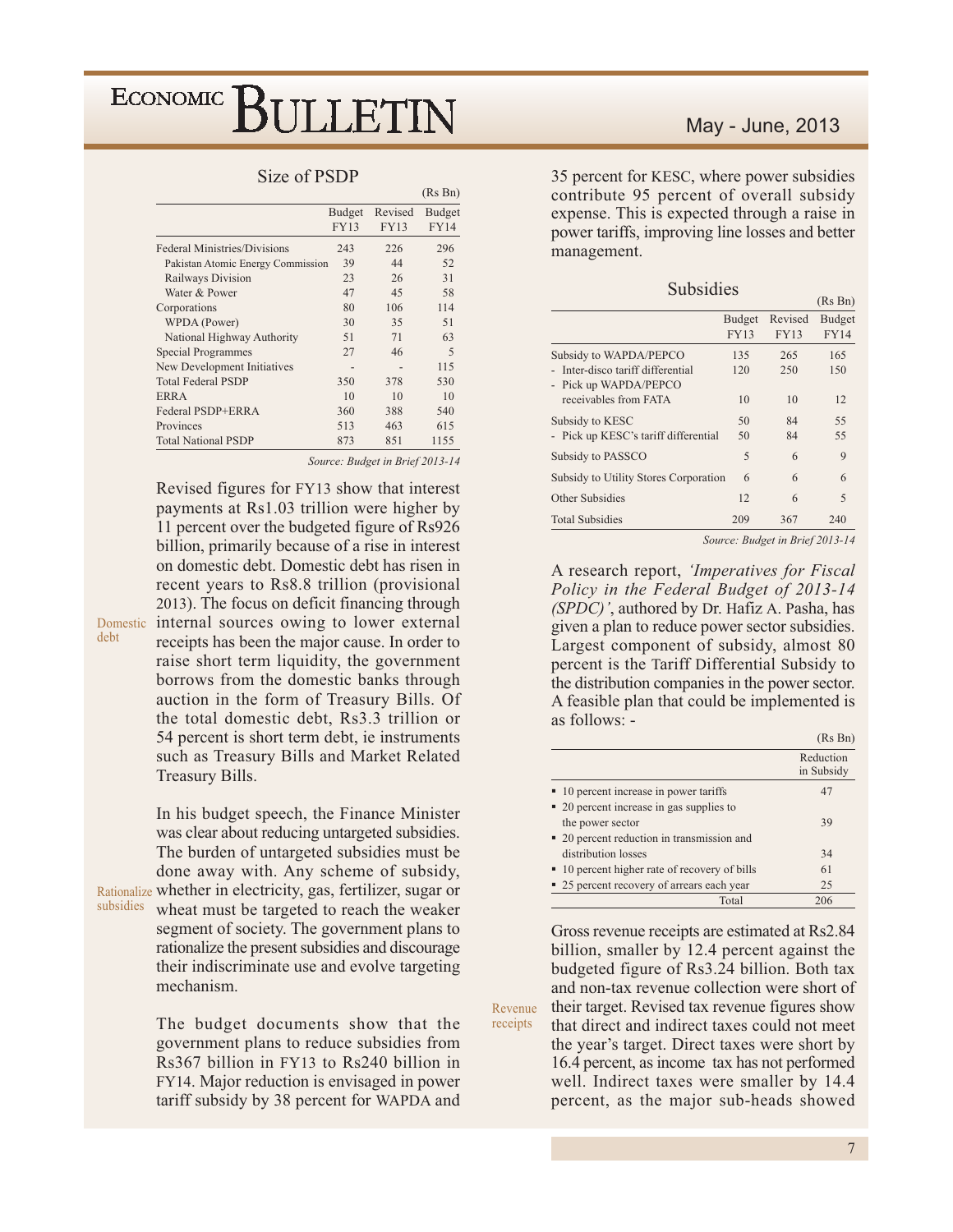decline. Customs duty was lower because of slow growth of tax base of imports, large nondutiable imports and presence of SROs, sales tax was smaller by 19.7 percent over the year's target and excise duty is being gradually Collections phased out. On account of a number of exemptions, tax evasion, impact of power and gas shortages on the manufacturing sector and with the collection of sales tax on services being devolved to the provincial governments, the collection of taxes has been severely affected.

> The Research Report, *Imperatives for Fiscal* Policy in the Federal Budget 2013-14, has analysed the reasons for the fall in the FBR tax-to-GDP ratio between 2007-08 and 2010-11. It appears that 80 percent of the fall is due to the 'base effect', that is, relatively slow growth of tax bases like imports and largescale manufacturing value added in relation to the growth of GDP. The remaining 20 percent is attributed to the 'rate effect' indicating either a fall in tax rates, more exemptions and concessions or a deterioration in the quality of tax administration.

**Steps** taken to enhance revenues

low

For FY2013-14, the Government has budgeted tax revenue collection at Rs2598 billion, up by 22.3 percent over last year's revised estimates of Rs2124.6 billion. Direct taxes are expected to grow by 25.2 percent to Rs975.7 billion and indirect taxes by 20.6 percent. A number of measures have been taken to generate these resources. Certain exemptions have been withdrawn, the culture of SROs is being abolished, the base of sales tax and excise duty is proposed to be broadened, leakages of revenue are being checked, effective monitoring would be pursued, power shortages which hamper industrial activity would be focused upon to revive growth, tariff structure would be streamlined to incentivize growth and investment

Income tax is budgeted to grow by 24.7 percent to Rs948.7 billion by undertaking a number of measures. The maximum rate of tax on salary income is being progressively increased,

### May - June, 2013

#### $D_{\alpha\nu\rho\sigma\nu\rho}$ ,  $D_{\alpha\alpha\sigma}$

| <b>INCVULIUE INCLUIPIS</b><br>(Rs Bn)             |                  |                                           |               |
|---------------------------------------------------|------------------|-------------------------------------------|---------------|
|                                                   | 2012-13          |                                           | 2013-14       |
|                                                   | Budget           | Revised                                   | <b>Budget</b> |
| <i>*Tax Revenue (I+II)</i>                        | 2503.6           | 2124.6                                    | 2598.1        |
| <b>I. Direct Taxes</b>                            | 932.0            | 779.1                                     | 975.7         |
| <b>Income Tax</b>                                 | 914.0            | 761.1                                     | 948.7         |
| Workers' Welfare Fund                             | 18.0             | 18.0                                      | 21.0          |
| <b>Income Support Levy</b>                        |                  |                                           | 6.0           |
| <b>II.</b> Indirect Taxes                         | 1571.6           | 1345.5                                    | 1622.4        |
| Customs                                           | 247.5            | 241.2                                     | 279.0         |
| Sales Tax                                         | 1076.5           | 864.5                                     | 1053.5        |
| <b>Federal Excise</b>                             | 125.0            | 122.2                                     | 166.8         |
| Petroleum Levy                                    | 120.0            | 115.0                                     | 120.0         |
| <b>ICT</b> Taxes                                  | 2.5              | 2.5                                       | 3.0           |
| <b>Airport Tax</b>                                | 0.07             | 0.07                                      | 0.07          |
| Non-Tax Revenue (A+B+C)                           | 733.3            | 712.0                                     | 821.9         |
| A. Income from Property                           |                  |                                           |               |
| & Enterprises                                     | 178.8            | 108.6                                     | 239.9         |
| Pak Telecom Authority (PTA)                       |                  | 5.0                                       | 14.0          |
| PTA (3-G Licences)                                | 79.0             |                                           | 120.0         |
| Mark up (Provinces)                               | 15.5             | 14.8                                      | 13.3          |
| Mark up (PSEs & Others)                           | 19.7             | 24.8                                      | 23.8          |
| Dividends                                         | 64.6             | 63.7                                      | 68.4          |
| <b>Regulatory Authorities</b>                     |                  | 0.3                                       | 0.4           |
| <b>B. Receipts from Civil Admn</b>                |                  |                                           |               |
| & Other Functions                                 | 355.0            | 385.2                                     | 317.0         |
| General Administration                            | 0.9              | 1.2                                       | 1.4           |
| Share of Surplus Profit of SBP                    | 200.0            | 200.0                                     | 200.0         |
| <b>Defence Services</b>                           | 150.6            | 181.1                                     | 112.1         |
| Law & Order                                       | 1.1              | 0.9                                       | 1.1           |
| <b>Community Services</b>                         | 0.7              | 0.9                                       | 1.0           |
| <b>Social Services</b>                            | 0.9              | 0.2                                       | 0.3           |
| Social Services (Miscellaneous)                   | 0.8              | 0.9                                       | 1.0           |
| <b>C. Miscellaneous Receipts</b>                  | 199.5            | 218.1                                     | 265.2         |
| <b>Economic Services</b>                          | 2.5              | 2.4                                       | 2.5           |
| Foreign Grants                                    | 2.9              | 13.5                                      | 30.0          |
| Extraordinary receipts (UNO)                      | 30.0             | 25.0                                      | 25.5          |
| Passport & Citizenship Fees                       | 14.0             | 15.0                                      | 16.5          |
| Gas Development Surcharge<br>Discount Retained on | 31.0             | 16.2                                      | 35.3          |
| Local Crude Price                                 | 22.5             | 16.0                                      | 18.0          |
| Royalty on Crude Oil                              | 22.0             | 27.7                                      | 32.5          |
| Royalty on Natural Gas                            | 36.1             | 41.4                                      | 39.7          |
| Windfall Levy against Crude Oil                   | 5.3              | 24.0                                      | 25.0          |
| Gas Infrastructure Dev. Cess                      | 30.0             | 35.0                                      | 38.0          |
| Petroleum Levy on LPG                             | 1.0              | 1.0                                       | 1.0           |
| Others                                            | 2.2              | 0.9                                       | 1.1           |
| <b>Total Tax Revenue</b><br>Out of which FBR      | 3236.9<br>2381.0 | 2836.6                                    | 3420.0        |
|                                                   |                  | 2007.0<br>Source: Budget in Brief 2013-14 | 2475.0        |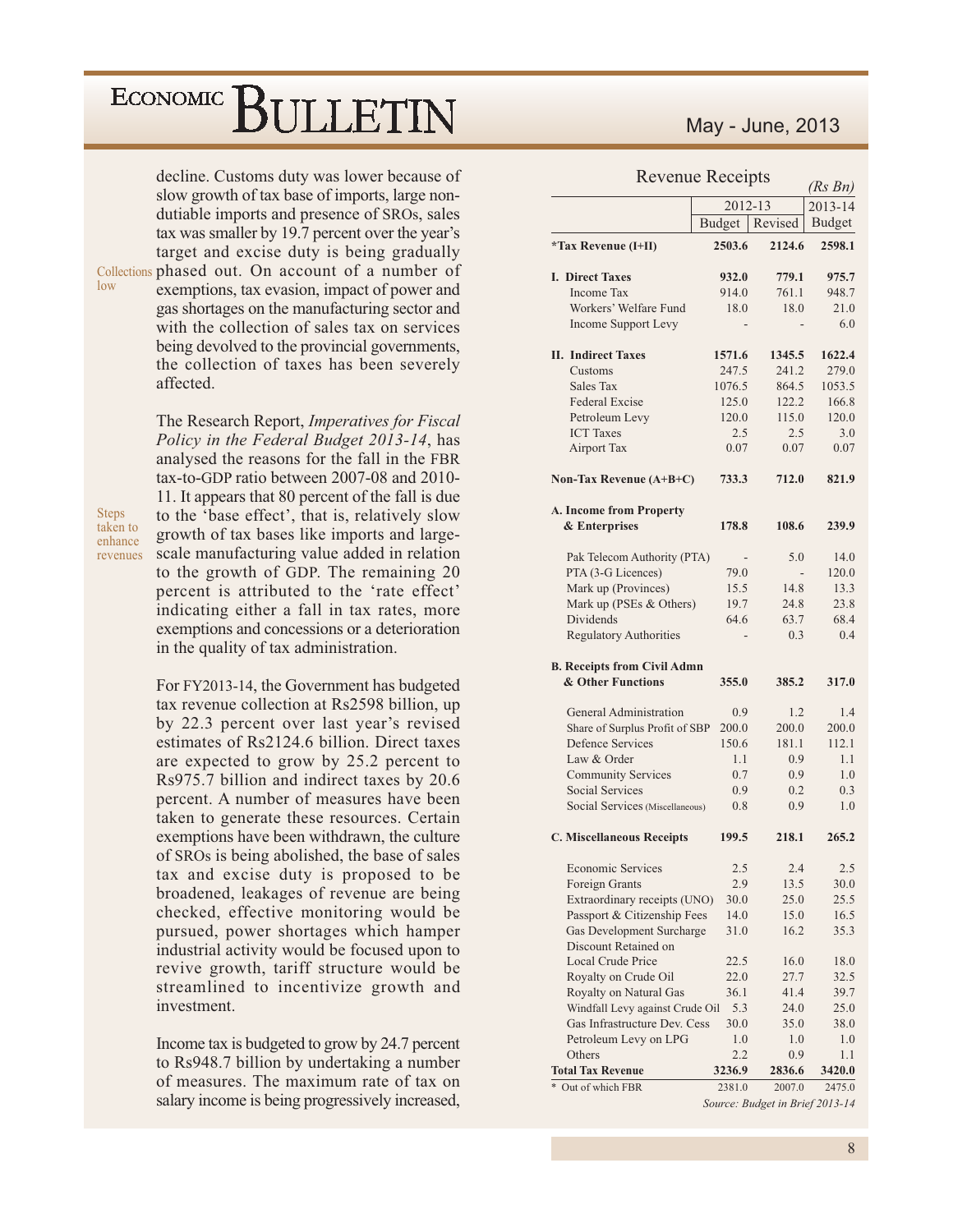### May - June, 2013

# ECONOMIC BULLETIN

### **Fiscal Measures - Highlights** Some of the measures adopted in the Federal Budget 2013-14

#### Income Tax

- The existing six slabs of tax on salary income are proposed to be increased to twelve. The maximum rate of tax on salary income is progressively increased from an existing 20 percent to 30 percent.
- The maximum rate on business income on non-corporate taxpayers is proposed to be progressively increased to 35 percent on income exceeding Rs6 million from an existing maximum of 25 percent.
- Corporate Income Tax Holiday for projects in Special Economic Zones is extended to 10 years from 5 years previously.
- Withholding tax imposed on rental income. Two slabs of 10 and 15 percent proposed.
- 41.5 percent withholding tax levied on cellular users.
- The rate of tax on motor registration is proposed to be increased from a minimum of 33 percent to 300 percent per annum on different capacities of vehicles.
- The rate of tax on import of Hybrid car is proposed to be progressively reduced from 100 percent to 25 percent depending on the engine capacity of the vehicle.
- To rate of tax for non-banking companies is being reduced from 35 percent to 34 percent.
- Tax on dividend received by banks from Money Market Funds and Income Funds to be taxed @25 percent for Tax Year 2014 onwards.
- The existing three slabs for property income to be increased to six which will bring progressivity in the rates of tax.
- To promote documentation of economy an adjustable withholding tax is being introduced which shall be collected by the Hotels/Clubs/ Marriage Halls/Restaurants etc. from persons arranging functions.
- Withholding tax has also been imposed on renewal and licence fee of cable operators.
- The rate of minimum tax is being raised from 0.5 percent of turnover to 1 percent of turnover.
- The rate of withholding tax on cash withdrawals from banks is to be raised to 0.3 percent from 0.2 percent on amount exceeding Rs50,000 in a day.
- Builders and developers to pay minimum tax at a rate of Rs25 per sq ft of the constructed area sold and Rs50 per sq yd of the area sold.
- Foreign produced films and plays will now be subject to withholding tax.
- Educational institutions where annual fee is above Rs200,000 are subject to adjustable advance tax of 5 percent.
- The rate of initial depreciation on plant and machinery to be reduced from 50 percent to 25 percent.
- The exemption limit of withholding tax for investment in National Saving Centers to be withdrawn.
- Income support levy is proposed to be imposed  $(20.5)$  percent from tax year 2013 on all net moveable assets in excess of Rs1 million.

#### **Customs Duty**

- Cut in duties on hybrid vehicles by  $25 100$  percent, according to their engine capacity.
- Exemption of duty and sales tax on energy saving tubes, presently subject to duty  $(a)20$  percent.
- Tax free import of solar submersible pumps, presently subject to duty @20 percent.
- Reduction of duty on water treatment and purifying machinery and equipment from 20 percent to 15 percent.
- Increase in duty on betel nuts from 15 percent to 20 percent and betel leaves from Rs200/kg to Rs300/kg to discourage their use.

#### Sales Tax/Federal Excise Duty

- Enhancement in standard rate of sales tax from 16 percent to 17 percent.
- Charging further tax  $@2$  percent on taxable supplies to a person who has not obtained registration number.
- Withdrawal of tax exemption on milk preparations.
- Charging sales tax  $@5$  percent in addition to the standard of 16 percent on non-registered commercial and industrial consumers of electricity and gas having monthly bill in access of Rs15000.
- The three tier structure of chargeability of FED on cigarettes is being replaced by a two tier specific rate structure.
- The scope of chargeability of Federal Excise Duty on financial services is being expanded.
- Expansion in list of items which are chargeable to sales tax on retail price.
- Withdrawing the concessions available to thirteen districts of Khyber-Pakhtunkhwa, FATA and PATA on the pattern of Income Tax exemptions already withdrawn.
- Substituting zero-rating with exemption on the items of non export oriented sectors.
- Exclusion of finished consumer goods from the list of items chargeable to sales tax @2 percent.
- The rate of FED on aerated beverages increased from 6 percent to 9 percent.
- Legislative changes introduced.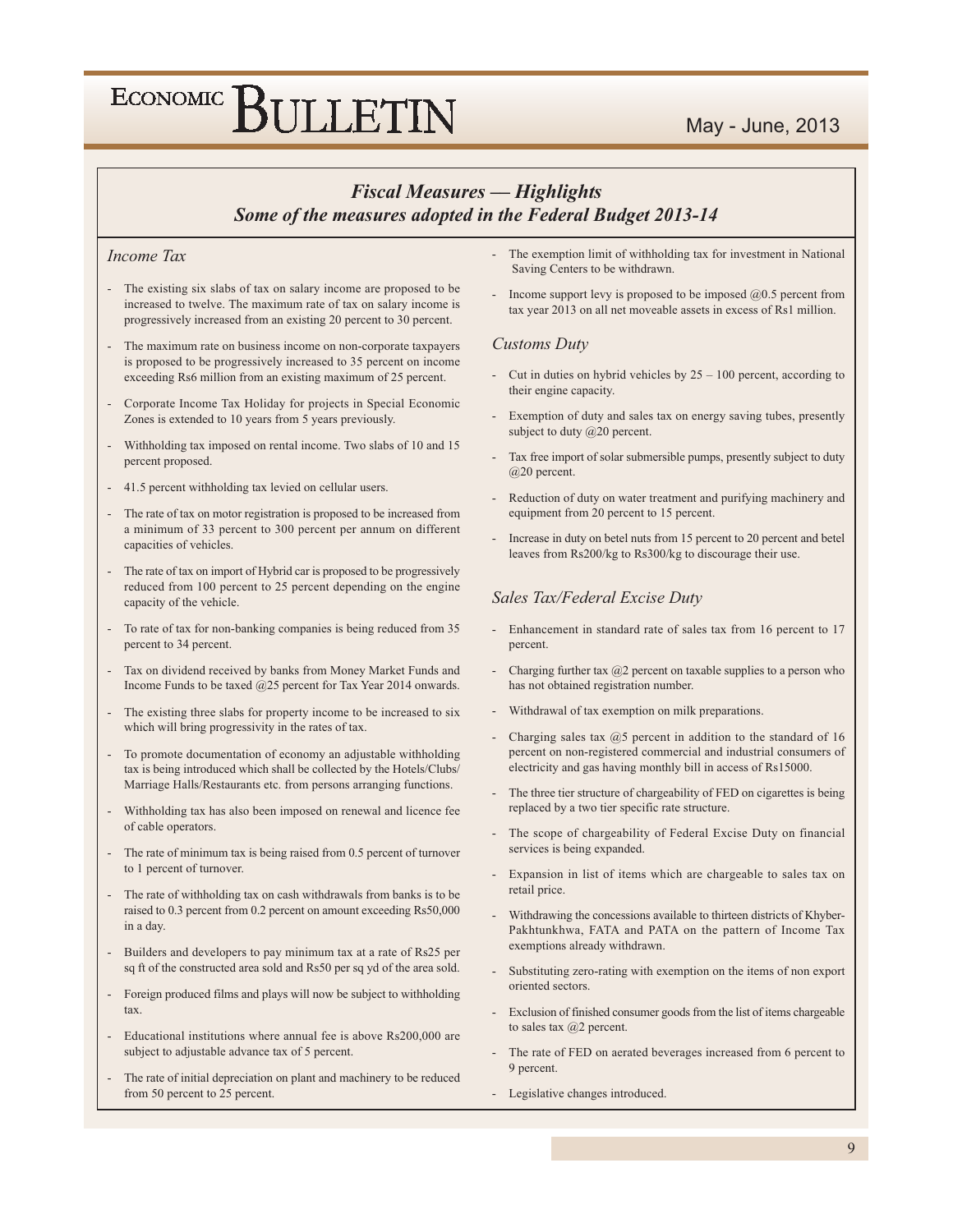so also the maximum tax rate on business income of non-corporate taxpayers, tax on income from property is being raised etc. Income support levy introduced will apply on net moveable assets of persons at 0.5 percent.

Collection against sales tax is budgeted at Rs1.05 trillion against a revised estimate of Rs864.5 billion in FY13. Several measures have been proposed to raise the sales tax. The sales tax rate has been raised from 16 percent

Sales tax to 17 percent, incentives will be offered to enhance registration, a level playing field would be offered for both local and foreign competitors for international tenders and they have been placed under the same standard tax regime, certain exemptions withdrawn.

> Federal excise duty is budgeted at Rs166.8 billion against a collection of Rs122.2 billion last year. Aerated beverage industry to pay tax on capacity or fixed basis, excise duty imposed on all financial services, locally produced oil and imported oilseed would be subject to similar tax regime. Customs duty is expected to generate Rs279.0 billion in FY14 against Rs241.2 billion in FY13. The number of exemptions and concessions inherent in Pakistan's import regime cost the country Rs100 billion every year. A committee is being constituted to study this issue and bring about tariff rationalization and minimize the number of concessions.

> Non-tax revenue has been budgeted at Rs821.9 billion in FY2013-14, higher by 15.4 percent from the revised estimate of Rs711.9 billion in FY13. Last year's revised estimates were down by 2.9 percent over the year's target primarily attributable to non-realization of Pakistan Telecom Authority (3G licences). An amount of Rs79.0 billion had been budgeted to accrue through auction of 3G licenses, which did not take place. However, the auction is expected to take place in the current fiscal year FY14, and Rs120 billion is expected. With the expected launch of 3G services in the country during 2013, it is expected that the cellular mobile sector will attract significant

investment in the next two years. During the last year net inflow of foreign direct investment in telecom sector remained negative on account of capital outflow by some companies. This is in sharp contrast to the period 2006 to 2010 when the telecom sector attracted over \$6 billion FDI, which was almost 30 percent of the total FDI in the country.

3G Mobile Broadband is expected to ensure availability of a number of data intensive value added services such as real time access to medical records, e-education, video calls. weather forecasts, advisory for farmers and many more services.

Markup from public sector enterprises and others increased by 25.5 percent to Rs24.76 billion from a budgetary figure of Rs19.73 billion (FY13). In FY14, a figure of  $Rs23.79$ is budgeted for. Last year dividends received were marginally small by 1.4 percent at Rs63.7 billion over the budgeted figure of Rs64.6 billion. These represent return on federal government's investment in the share capital of financial institutions and commercial enterprises. Dividends received from financial institutions at Rs348.7 million were smaller by 14.7 percent over the budgeted figure, while dividends received from non-financial institutions at Rs63.3 billion were smaller by

Receipts

dividends

smaller

from

1.3 percent. For FY2013-14, dividends are budgeted at Rs68.4 billion. Institutions like National Bank of Pakistan, NIT, Allied Bank, Pakistan Petroleum Ltd, Pakistan Security Printing Press showed dividends higher over the budgeted figure; while SSGCL, GHPL, Oil & Gas Development Corporation, National Insurance Corporation and Pakistan Telecommunication Ltd were able to meet the year's target.

For 2012-13, receipts from civil administration and other functions were earmarked at Rs354.97 billion, but received figures show them to be higher by 8.5 percent at Rs385.2 billion. This was primarily due to higher receipts from defence services (Rs181.1 billion against budgeted figure of Rs150.6 billion).

Customs duty

Non-tax revenue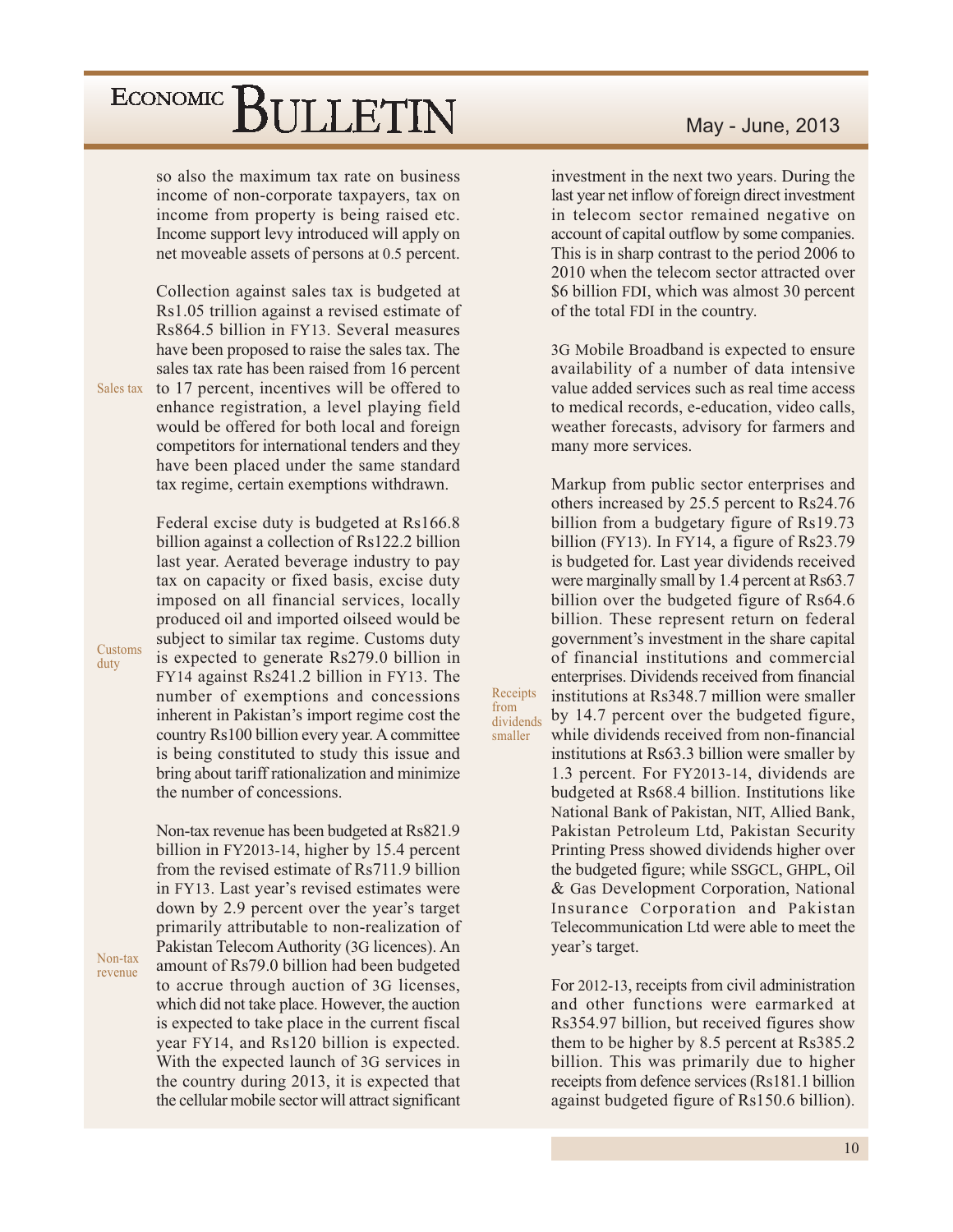Surplus profit of State Bank of Pakistan are estimated at Rs200 billion. For FY14, receipts from civil administration are budgeted at Rs316.78 billion.

Miscellaneous receipts

Capital receipts The revised figures for 2012-13 show miscellaneous receipts of Rs218.1 billion to be higher by 9.3 percent over the year's budgeted figure of Rs199.5 billion. For 2013-14, the figure has been budgeted at Rs265.2 billion. Higher miscellaneous receipts last year were because of higher receipts under foreign grants, on account of royalty on crude oil, royalty on natural gas, windfall levy against crude oil and gas infrastructure development cess.

#### Development Surcharges & Royalties

|                                 |               |         | (Rs Mn)       |
|---------------------------------|---------------|---------|---------------|
|                                 | $2012 - 13$   | 2012-13 | 2013-14       |
|                                 | <b>Budget</b> | Revised | <b>Budget</b> |
| Gas Development Surcharge       | 30882         | 16200   | 35339         |
| Discount Retained on            |               |         |               |
| Local Crude Oil                 | 22500         | 16000   | 18000         |
| Royalty on Crude Oil            | 22027         | 27710   | 32502         |
| Royalty on Natural Gas          | 36163         | 41439   | 39744         |
| Windfall Levy against Crude Oil | 5300          | 24000   | 25000         |
| Gas Infrastructure              |               |         |               |
| Development Cess                | 30000         | 35000   | 38000         |
| Petroleum Levy on LPG           | 1000          | 1000    | 1000          |

Source: Budget in Brief 2013-14

External

resources

Net capital receipts of the Federal government are placed at Rs105.95 billion in 2012-13, nearly 78 percent lower over the budgeted figure of Rs477.78 billion. This is attributable to lower receipts and a sharp jump in disbursements. Internal capital receipts include the transactions taking place under the Federal Consolidated Fund as well as the Public Account of the Federation. Last year receipts under the Federal Consolidated Fund are estimated at Rs167.5 billion, smaller by 52.6 percent over the target (Rs353.5 billion), primarily because of nil receipts under floating debt and a substantial drop in receipts from Pakistan Investment Bonds. However, receipts from saving schemes at Rs313.78 billion showed a rise of Rs76.1 percent over the budgeted figure of Rs178.17 billion.

Disbursements are placed much higher at Rs386.62 billion, five times more than the budgeted figure of Rs63.3 billion. Under this head disbursements for government investments, loans and advances of Rs348.5 billion was a sharp jump against the budgeted figure of Rs27.3 billion.

To bridge the gap between receipts and expenditure, the government obtains loans and grants. These comprise of project loans, loans and credit from friendly countries and specialized international agencies and grant assistance under Food Aid Convention, World Food Programme and other specific country programmes. For FY2012-13, the government had budgeted external resources at Rs383.96 billion. However, revised estimates for the

year place them at Rs243.49 billion, short of the target by 36.6 percent. Disaggregated figures for external resources show a substantial decline in programme loans, other aid and external grants. Privatization proceeds were budgeted for Rs74.4 billion, but this did not materialize. For 2013-14, external assistance has been budgeted at Rs576.42 billion.

#### **External Resources**

|                               |               |         | (Rs Bn)       |
|-------------------------------|---------------|---------|---------------|
|                               | <b>Budget</b> | Revised | <b>Budget</b> |
|                               | 2012-13       | 2012-13 | 2013-14       |
| I External Loans $(A+B+C)$    | 274.8         | 214.5   | 467.5         |
| A Project Loans               | 140.4         | 183.1   | 159.2         |
| <b>B</b> Programme Loans      | 41.5          | 6.6     | 110.3         |
| C Other Aid                   | 93.0          | 24.8    | 198.0         |
| Islamic Development Bank      | 46.5          | 24.8    | 49.5          |
| Eurobonds                     | 46.5          |         | 49.5          |
| China Safe Deposits           |               |         | 99.0          |
| <b>II</b> External Grants     | 109.1         | 29.1    | 109.0         |
| Project Aid Grants            | 25.5          | 21.4    | 27.6          |
| <b>Tokyo Pledges</b>          | 1.0           | 1.1     | 1.1           |
| <b>Privatization Proceeds</b> | 74.4          |         | 79.2          |
| Kerry Lugar                   | 8.2           | 6.6     | 1.0           |
| Total                         | 383.9         | 243.5   | 576.4         |

Source: Budget in Brief 2013-14

Bank borrowings to finance the government's expenditure rose sharply in 2012-13 to Rs1575.5 billion, against the target of Rs483.8 billion. For FY14, bank borrowings are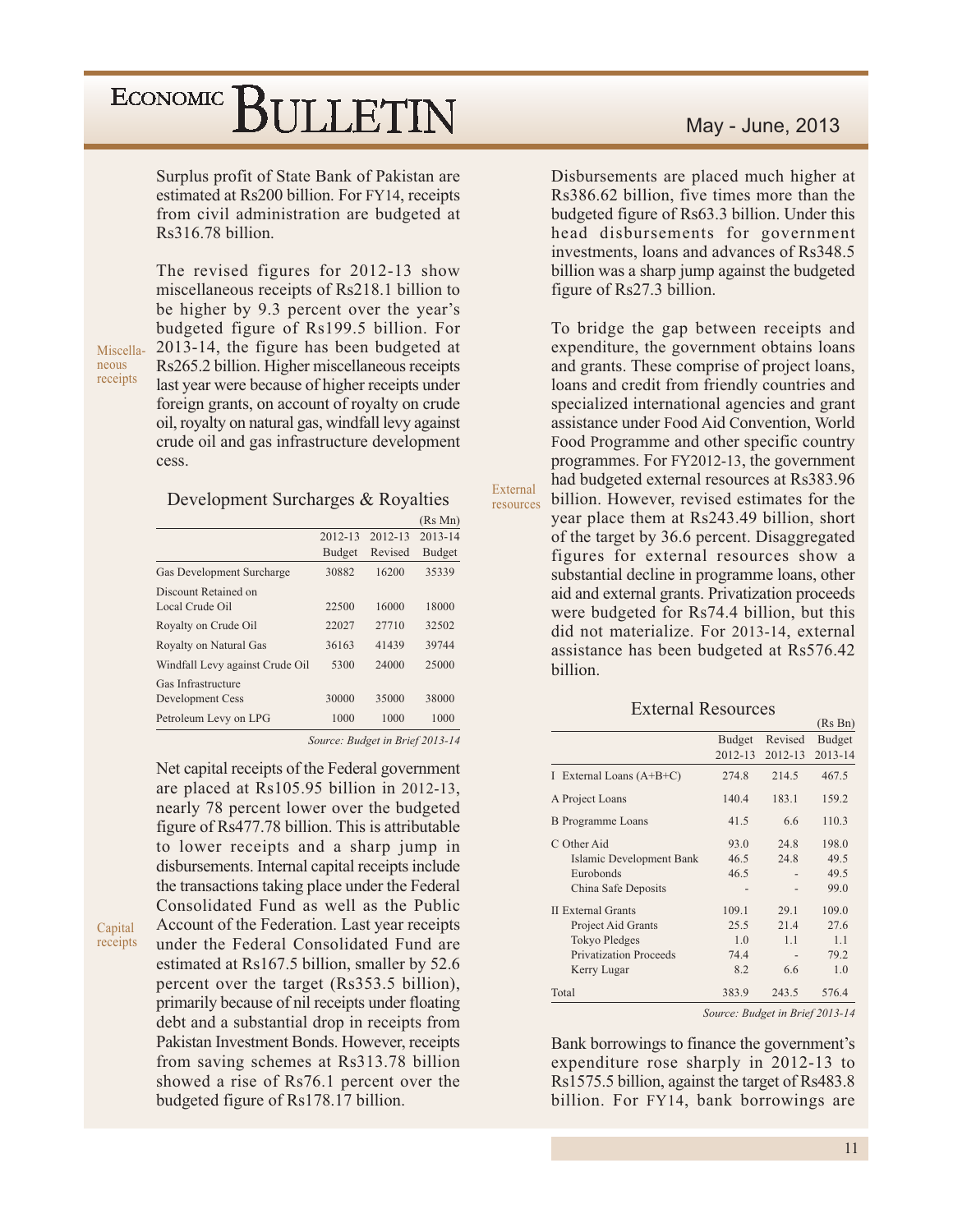budgeted at Rs974.9 billion. Financing the fiscal deficit is a challenging task in the face of a substantial increase in its size. Lack of external financing shifted the entire burden of funding the fiscal deficit on domestic sources.

During the last fiscal year, as both revenue receipts and capital receipts were short of their targets, the government increasingly relied on bank borrowings. During the year, notes the SBP report, the proposed tax reforms failed to deliver. In the case of direct taxes, the biggest set back was the non-passage of the Amnesty Bill which aimed to bring more taxpayers in the net. On the other hand, withholding taxes, which comprise 60 percent of total direct tax collection, were lowered in response to pressure from industrial lobbies. Furthermore, the 0.5 percent withholding tax on the manufacturing sector was exempted in December 2012, while in February 2013, withholding tax on raw material imports (ranging from 1-3 percent) was eliminated.

**Bank** 

borrowing

Fiscal imbalances and difficult balance of payments position have contributed towards public debt accumulation. The composition of public debt has witnessed major changes with increasing reliance on domestic debt due to non-availability of sufficient funds from external sources. Within domestic debt, there have also been major changes in composition

by tenure. There is increasing dependence on short term floating debt that has led to shortening of maturity profile of public debt. Bulk of the financing has been through the flotation of Market Treasury Bills with maturity period of upto 12 months. Little interest has been shown in long term Pakistan Investment Bonds, especially in 20 years PIBs.

The budget offers something for the general public, like introducing youth training programme for under 25 years, a one year training programme during which they will be entitled for a stipend of Rs10,000 per month; small business loans to be made available through the banking system, under which loans ranging from Rs100,000 to Rs2,000,000 will be available at a mark up of 8 percent; encouraging young people to undertake micro enterprise activities, for which Rs5 billion has been allocated to launch Qarze-Hassana scheme; housing finance scheme to be initiated under which a mortgage facility of Rs1.5 million to Rs5.0 million will be offered at a mark up rate of 8 percent. 50,000 people are expected to benefit from this scheme. Housing schemes would be developed for low income families; and the Income Support Programme would be expanded. Resources for the said programme have been raised to Rs75 billion, against Rs40 billion spent last year.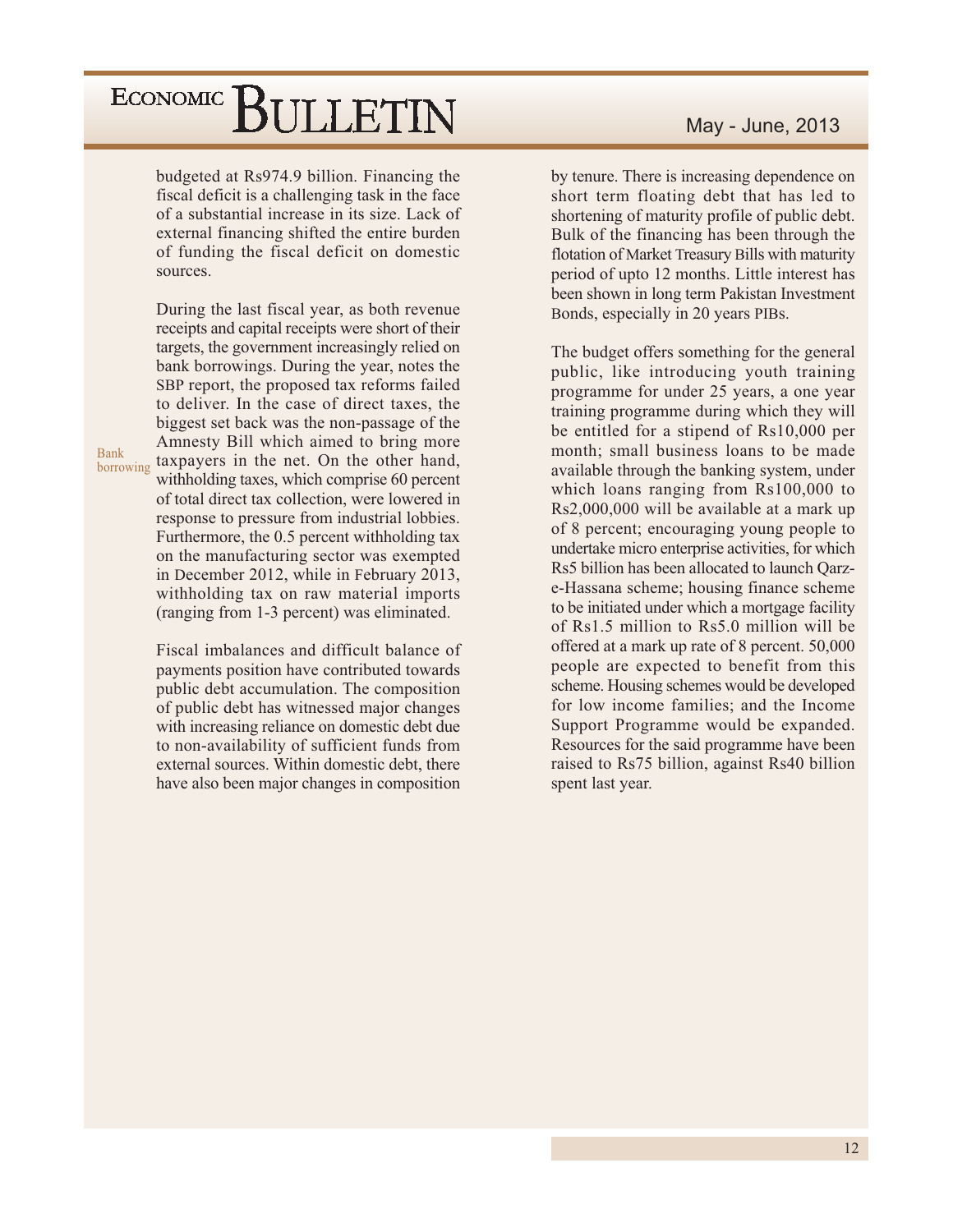### May - June, 2013

### Fiscal Indicators











Financing of Fiscal Deficit





#### Federal Public Sector



13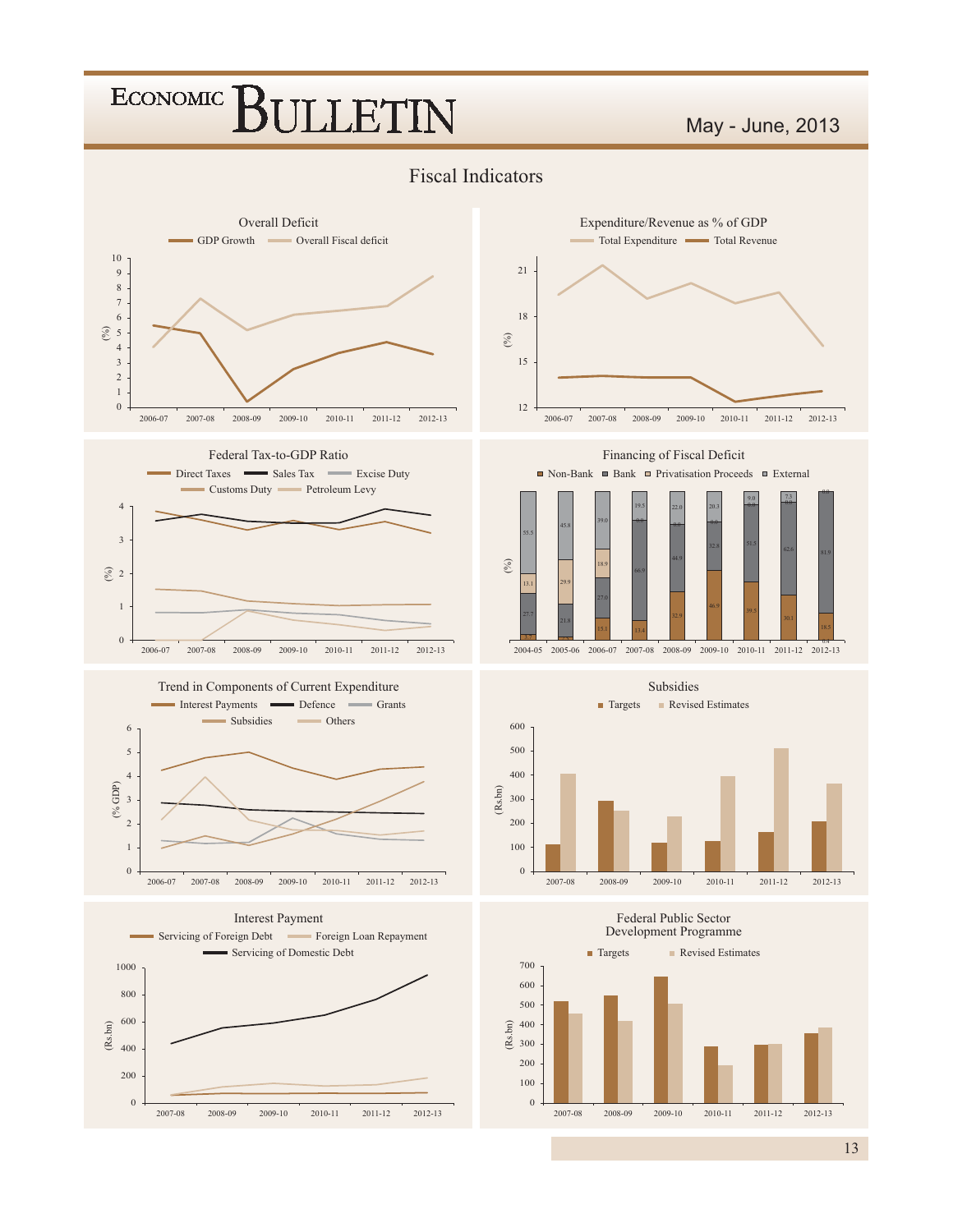### **Sector-wise Impact of the Federal Budget 2013-14**

| Sector                                | Key Measures                                                                                                                                                                                                                                                                                                                                                                                                                                                         | Impact                                                                                                                                                                                                                                                                                                                                                                                                                |
|---------------------------------------|----------------------------------------------------------------------------------------------------------------------------------------------------------------------------------------------------------------------------------------------------------------------------------------------------------------------------------------------------------------------------------------------------------------------------------------------------------------------|-----------------------------------------------------------------------------------------------------------------------------------------------------------------------------------------------------------------------------------------------------------------------------------------------------------------------------------------------------------------------------------------------------------------------|
|                                       | Corporate tax rate to gradually decline to 30%: The biggest<br>surprise for the stock market is announcement of 1%/year<br>decline in corporate tax rate, which will be gradually<br>decreased to 30%.                                                                                                                                                                                                                                                               | Positive: After tax earnings of companies to rise by 1.5%<br>year which would help earnings growth & help in<br>maintaining the market's lofty P/E. However, it does not<br>apply to banks and E&P companies.                                                                                                                                                                                                         |
| <b>Stock Market</b>                   | <b>Rise in GST rate &amp; minimum turnover tax:</b> Most of sectors<br>on the stock market fall under the ambit of GST so rise will<br>be slightly negative. Turnover tax rise applicable mostly to<br>loss making companies; key sectors should not be affected;<br>OMCs/Refineries will remain exempt from this in our view.                                                                                                                                       | Neutral to Negative: Most of the sector have the pricing<br>power to pass on the rise in GST, so negligible impact.<br>OMC/Refinery will be negatively affected by rise in<br>turnover tax, but as per our understanding, they will<br>remain exempt from this rise.                                                                                                                                                  |
|                                       | 10% withholding tax & withdrawal of exemption given to<br>specie dividend: 10 percent withholding tax on margin<br>financing, trading financing and lending at stock exchanges.<br>Tax exemption on specie dividend withdrawn.                                                                                                                                                                                                                                       | Neutral: 10% withholding on margin & trade financing<br>is in line with KSE's budgetary proposals. Tax on specie<br>dividend is negative, but rarely used by companies so<br>impact is largely neutral.                                                                                                                                                                                                               |
|                                       | No change in export tax or inter company dividend:<br>Contrary to market rumors, no negative change came in the<br>form of rise in export tax nor any change occurred for<br>inter corporate dividend.                                                                                                                                                                                                                                                               | Neutral to Positive: Stocks/Sectors were under pressure<br>due to market rumors about rise in taxes. Some relief<br>may be witnessed in these stocks/sectors.                                                                                                                                                                                                                                                         |
|                                       | <b>Resolution of circular debt:</b> The Government has decided to<br>settle the entire inter-corporate circular debt in 60 days. As per<br>the budget documents, PKR326bn will be settled this June, with<br>around PKR169 projected to be resolved in next fiscal year<br>(most likely July).                                                                                                                                                                       | <b>Positive:</b> Settling the current circular debt will provide the<br>much needed liquidity to the sector and improve liquidity<br>position especially for those IPP's that fall under 2002<br>Power Policy. Easing off the liquidity position will reduce<br>the mounting receivables of IPP's which will result in<br>improved cash flows and increase payouts.                                                   |
| <b>Independent Power</b><br>Producers | Higher allocation in PSDP: Federal PSDP allocation depicted<br>massive growth of 39% in FY13. During the year, PKR109bn<br>have been earmarked for development of PEPCO and WAPDA.<br>In totality, PKR225bn will be invested in Power sector including<br>Neelum-Jehlum Hydro Project, Diamir Bhasha Dam, Tarbela<br>Fourth Extension Project, two Karachi Nuclear Coastal Power<br>Projects and Upgradation of Guddu Power Projects<br>(Muzaffargarh and Jamshoro). | Positive: Additional funds allocated for construction of<br>dams mirrors the Government's stance to produce cheap<br>electricity. Similarly, PSDP allocation for PEPCO up<br>gradation/improvement has also been increased from<br>PKR35bn in FY12 to PKR51bn in FY13. Improvement in<br>hydel generation bodes well for overall electricity mix and<br>will play a key role in keeping circular debt from recurring. |
|                                       | Cutting down un-targeted subsidies: Once again, the<br>government attempted to arrest the un-targeted subsidies by<br>allocating significantly lower subsidy of PKR220bn compared<br>to actual disbursed amount of PKR349bn in FY13.                                                                                                                                                                                                                                 | Neutral: TDS for PEPCO and KESC have been<br>significantly reduced for FY14 budget. We believe that rise<br>in tariff will be announced soon/needed going forward if<br>the government is to adhere to its subsidy projections. We<br>anticipate tariff rise of round PKR3.5/KWh to keep the<br>subsidy amount in check.                                                                                              |
|                                       | Circular debt resolution in 60 days: The incumbent<br>government has resolved to clear the circular debt menace in 60<br>days by issuing government securities.                                                                                                                                                                                                                                                                                                      | Positive: Although long term structural changes are<br>required to completely eradicate circular debt, but it will<br>provide meaningful respite to OMCs, especially PSO.                                                                                                                                                                                                                                             |
| Oil Marketing<br>Companies            | Turnover tax raised to 1% again, but not applicable on<br><b>OMCs:</b> Turnover tax rate has been again revised up from 0.5%<br>to $1.0\%$ , but it is not applicable on OMCs.                                                                                                                                                                                                                                                                                       | Neutral: Although the government has again increased the<br>turnover tax from 0.5% to 1.0% applicable from July'13,<br>our discussion with the company management indicates<br>that OMCs will continue to be taxed at 0.5% TO tax rate.<br>So, it will not have any bearing on profitability of<br>marketing companies.                                                                                               |
| Cement                                | <b>PSDP allocation:</b> Public Sector Development Program<br>(PSDP) fund size of PKR1,155bn (PKR530bn Federal<br>component, PKR615bn Provincial component & PKR10bn<br>ERRA), is 36% above the revised FY13 PSDP allocation.                                                                                                                                                                                                                                         | Positive: Higher allocation of PSDP component at federal<br>level will bolster local cement consumption resulting in the<br>improved profitability of companies. This can also be<br>supported by higher PSDP allocation and government's<br>intention towards construction of Dams.                                                                                                                                  |
|                                       | GST rate rise $\&$ sales tax to be collected on retail price: $1\%$<br>rise in GST rate, sales tax to be collected on retail price.                                                                                                                                                                                                                                                                                                                                  | Neutral: Minor increase of local cement price of around<br>PKR4/bag is anticipated by this measure, which can be<br>passed on or even absorbed by the cement manufacturers,<br>given the hefty earnings which they are witnessing.                                                                                                                                                                                    |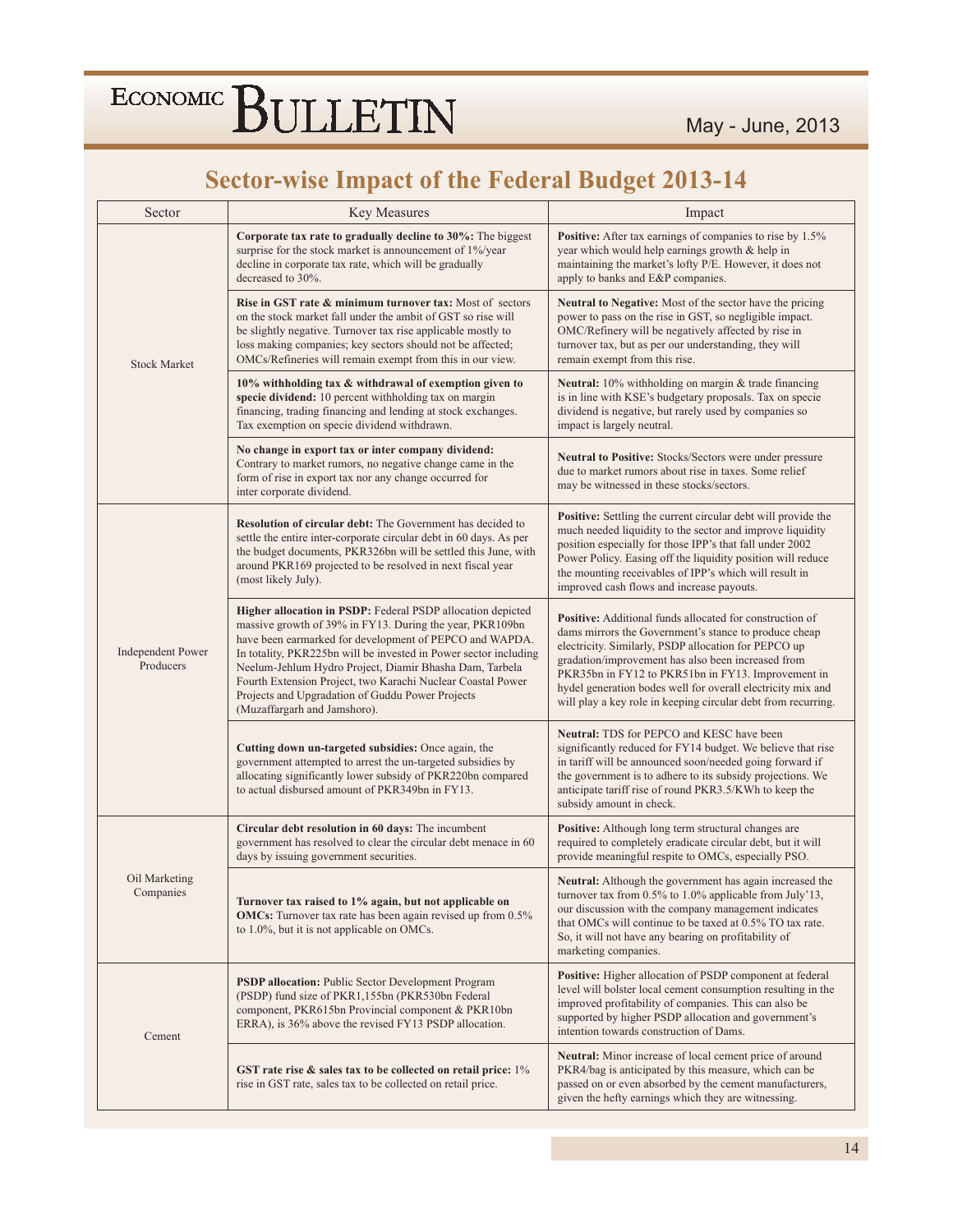May - June, 2013

| Sector       | Key Measures                                                                                                                                                                                                                                                                                                                                                                                                                                                                    | Impact                                                                                                                                                                                                                                                                                                                                                                                                                                                              |
|--------------|---------------------------------------------------------------------------------------------------------------------------------------------------------------------------------------------------------------------------------------------------------------------------------------------------------------------------------------------------------------------------------------------------------------------------------------------------------------------------------|---------------------------------------------------------------------------------------------------------------------------------------------------------------------------------------------------------------------------------------------------------------------------------------------------------------------------------------------------------------------------------------------------------------------------------------------------------------------|
|              | FED collection shows an unusual rise: Examining the budget<br>documents shows that revenue collection from FED on cement<br>has been projected to rise by a whopping 42%, which is highly<br>unlikely.                                                                                                                                                                                                                                                                          | Neutral to Negative: Even after taking a sizable rise of<br>10% in local volumetric sales, FED/bag would have to rise<br>by around 50% to PKR30/bag in order for the government<br>to achieve its projections. However no mention of this is<br>visible in the finance bill or budget speech.                                                                                                                                                                       |
|              | Corporate tax reduced to 34%: FY14 budget unveiled another<br>positive surprise by proposing corporate tax rate to be reduced to<br>34% from 35%, which will gradually be reduced to 30% in<br>5 years.                                                                                                                                                                                                                                                                         | <b>Positive:</b> We believe that reduction in rate of corporate tax<br>by 1% is offsetting the impact of hike in GST to some<br>extent. In future years, reduction in corporate tax will<br>ultimately result in enhancement of companies profitability.                                                                                                                                                                                                            |
|              | Urea import subsidy tripled: As per budget documents, urea<br>import subsidy has been increased from FY13's revised<br>estimate of PKR10bn to PKR30bn for FY14.                                                                                                                                                                                                                                                                                                                 | <b>Negative:</b> Intention of government seems visible by raising<br>urea import subsidy by such a high level. Plants on SNGPL<br>will likely bear the brunt of gas load shedding, but hefty<br>imports may curtail pricing power of other players, as well.                                                                                                                                                                                                        |
| Chemicals    | GST rate rise $\&$ sales tax to be collected on retail price: $1\%$<br>rise in GST rate, sales tax to be collected on retail price.                                                                                                                                                                                                                                                                                                                                             | Neutral to Negative: This will result slight increase in urea<br>prices (around PKR20/bag) which can be passed on. For<br>DAP, the price hike would be larger.                                                                                                                                                                                                                                                                                                      |
|              | GIDC to remain, clarity needed on rise in feedstock prices:<br>GIDC collection shown in FY14 budget documents, while<br>clarity needed over rise in feedstock prices.                                                                                                                                                                                                                                                                                                           | <b>Neutral:</b> Continuation of GIDC is a non event, but in case<br>OGRA notifies any abnormal rise in feedstock price, it will<br>be negative. Especially, since pricing power is receding<br>given the decline in international urea and possibility of<br>SABIC urea imports.                                                                                                                                                                                    |
|              | Corporate Tax of banks unchanged at 35%: The government<br>has maintained the corporate tax rate of banks at 35%, while for<br>other companies it will be brought down to 30% by lowering tax<br>rate by 1% each year, starting from FY14.                                                                                                                                                                                                                                      | Neutral: Though reduction of corporate tax rate would<br>have been positive, we do not expect the market to take the<br>status quo as negative. However, banks may remain<br>laggards in post budget rally.                                                                                                                                                                                                                                                         |
| <b>Banks</b> | Tax rate of dividend income for banks also maintained at<br>25%: While the finance bill of 2012 envisaged 35% tax rate on<br>dividend income from money market funds and income funds,<br>the government has kept it unchanged at 25% from 2014<br>onwards.                                                                                                                                                                                                                     | <b>Positive:</b> In order to eliminate the arbitrage available to the<br>banks, the government had previously decided to raise the tax<br>rate on dividend income from money market funds and income<br>funds to 35% by 2014. But surprisingly, the government has<br>not raised the tax rate to 35% and has maintained it at 25%,<br>which will not only yield slightly better after tax earnings<br>for banks but also keep the asset management business viable. |
|              | WHT on cash withdrawal raised to $0.3\%$ : From $0.2\%$ earlier,<br>the government has increased WHT by 0.1% on any cash<br>withdrawals exceeding PKR50k.                                                                                                                                                                                                                                                                                                                       | Neutral: It will not have any bearing on banks'<br>profitability as account holders bear this cost.                                                                                                                                                                                                                                                                                                                                                                 |
|              | <b>Exemption for Hybrid Cars:</b> To encourage alternate energy<br>efficient Hybrid Electric Vehicles (HEVs) for conservation of<br>fuel It is proposed that duty and taxes on import of Hybrid cars<br>with engine capacity of upto 1200CC will be exempted to<br>provide incentive and relief. Similarly, taxes for 1201cc to<br>1800CC engine vehicles will be reduced by 50% and 25% for<br>vehicle upto 2500CC. No relief will be available for vehicles<br>beyond 2500cc. | <b>Negative:</b> The exemptions proposed by the government are<br>likely to draw negative sentiments on auto assemblers.<br>Locally produced vehicles are already considered low value<br>for money and introduction of such a move would render<br>them even more undesirable, facing stiff competition<br>resulting in an overall negative impact for the sector.<br>Simultaneously, assemblers could import CKD and initiate<br>assembling hybrid vehicles.      |
| Auto         | Corporate Tax lowered to 34% from 35%: To provide relief<br>to the corporate sector, the rate of tax for non-banking<br>companies is being reduced from 35% to 34%.                                                                                                                                                                                                                                                                                                             | <b>Positive:</b> The move towards lowering the corporate tax rate<br>has to be applauded across the board for the corporate<br>sector. This is a straight-forward positive.                                                                                                                                                                                                                                                                                         |
|              | Advance Tax on Motor Vehicles' Registration increased &<br>Upfront Tax on 1800cc and above: Advance tax on motor<br>vehicles increased (90%, 78% and 100%) to PKR20,000,<br>PKR30,000 and PKR 50,000 for 1.0, 1.3 and 1.6 litre vehicles<br>respectively. Additionally, an FED $@$ 10% ad valorem tax on<br>vehicles above 1800cc would be imposed upfront.                                                                                                                     | Slightly Negative: The increase in advance tax would<br>slightly render to be negative as the sales would hardly be<br>affected based on this increase in the tax as the number of<br>tax players are already meager.<br>The tax imposed on 1800cc and above vehicles would be<br>passed on to the final consumers.                                                                                                                                                 |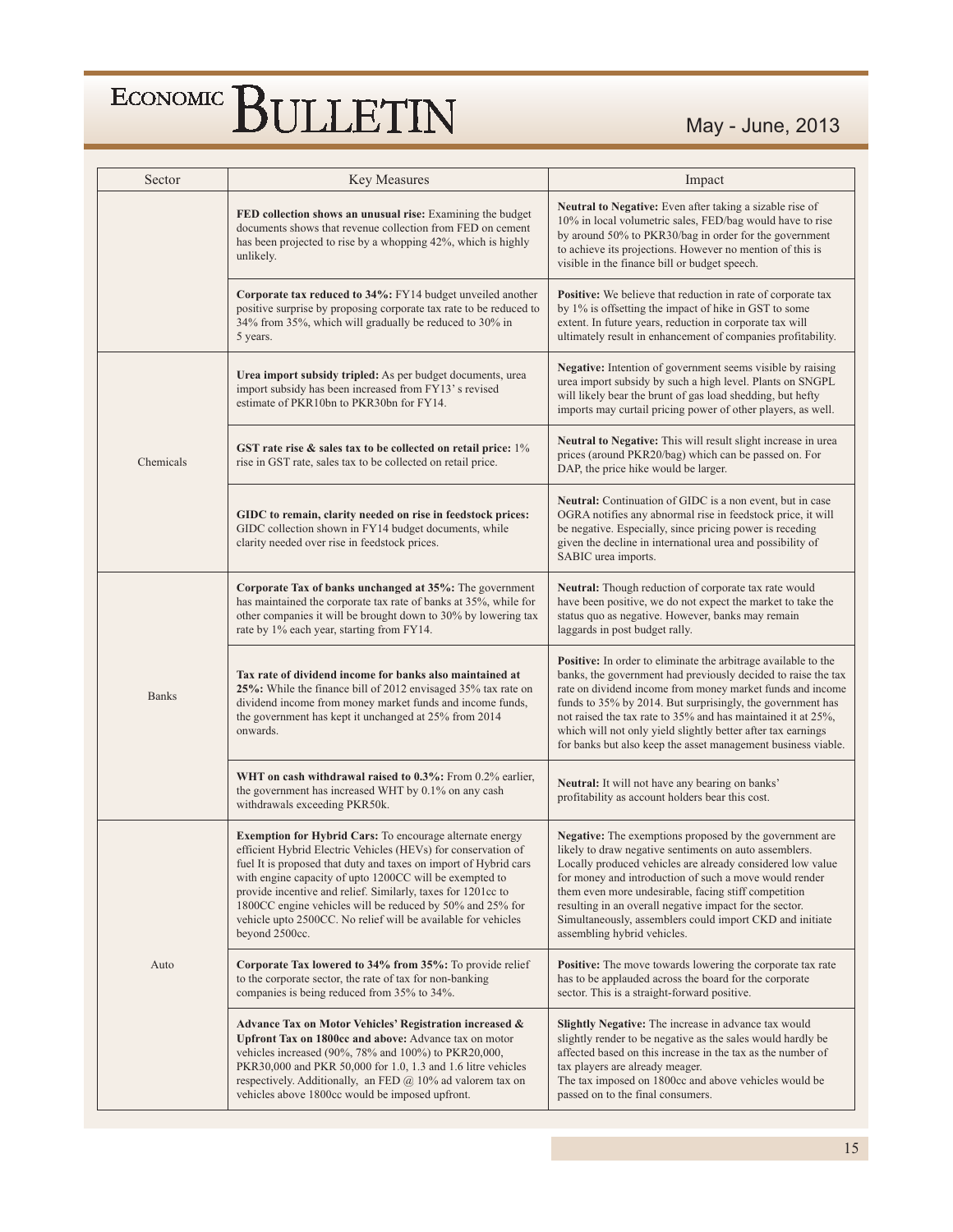### May - June, 2013

| Sector                                                 | <b>Key Measures</b>                                                                                                                                                                                 | Impact                                                                                                                                                                                                                                                                                                                                                                                   |
|--------------------------------------------------------|-----------------------------------------------------------------------------------------------------------------------------------------------------------------------------------------------------|------------------------------------------------------------------------------------------------------------------------------------------------------------------------------------------------------------------------------------------------------------------------------------------------------------------------------------------------------------------------------------------|
|                                                        | No Imposition of GST on dairy products: Although there<br>were rumors of zero rated tax regime on packaged milk to end,<br>but budget documents so far don't reveal any adverse news.               | Neutral: No news regarding proposed withdrawal of zero-<br>rating regime on dairy products bodes well packaged milk<br>producers such as Nestle and Engro Foods.                                                                                                                                                                                                                         |
| <b>Fast Moving</b><br><b>Consumer Goods</b><br>(FMCGs) | Increase in FED rate on cigarette manufacture: Total rise of<br>around 14% in FED rate.                                                                                                             | Negative: FED rate raised to PRs2,325 per thousand cigarettes<br>(up 14%) for premium brands and to PRs880 per thousand<br>cigarettes for the value brand (up $15\%$ ). Given the rising<br>incidence of smuggled/unbranded cigarette, local tax paying<br>manufacturers will find it hard to pass on the tax impact.                                                                    |
|                                                        | FED on Beverages raised: FED on aerated beverages raised<br>from $6\%$ to $9\%$ , and imposition of capacity tax.                                                                                   | Neutral to Negative: FED rate rise is slightly negative, but<br>given the high demand of these beverages, it will be passed<br>on in our view.                                                                                                                                                                                                                                           |
|                                                        | USD800mn payment from Etisalat: The government is<br>projecting receipt of outstanding payment related to PTCL's<br>privatization which has been pending since the last few years.                  | Neutral to Positive: Since the last few years payment related<br>to PTCL Privatization is pending due to failure to resolve the<br>property issues. Though positive if it eventually materializes,<br>but it will be possible only if the property issue is resolved.                                                                                                                    |
| Telecom                                                | PKR120bn targeted from 3G license auction: The<br>government is projecting receipt of PKR120bn from 3G license<br>auction which it hopes to conduct in this fiscal year in a<br>transparent manner. | Neutral to Positive: We expect the new government to<br>finally conduct the 3G license which remained on the back<br>burner previously for one reason or the other.                                                                                                                                                                                                                      |
|                                                        | Tax on cellular phone sim activation: PKR250 to be charged<br>on new sim activation.                                                                                                                | Neutral to Negative: The govt has recently taken new<br>measures via SRO.460(I)/2013, imposing fixed sales tax of<br>Rs250 at the time of activation of SIM. Tax on import of cell<br>phone in the range of PKR150 to PKR500 has also been levied<br>based on the different categories as defined by the authority.                                                                      |
| Exploration &<br>Production                            | Resolution of Circular Debts: The government intends to<br>resolve the circular debts within 60 days through issuance of<br>T-Bills.                                                                | Positive: Both OGDC and PPL would greatly benefit from<br>this measure as resolution of circular debt would render<br>them to focus on their prime function of exploration and<br>production and would make the liquidity position strong.<br>As of 9MFY13, trade debts for PPL stand at PKR59.8bn<br>and for OGDC, trade debts + Long-term investments in<br>TFCs stand at PKR191.81bn. |

(Contributed by Taurus Securities Ltd, a subsidiary of National Bank of Pakistan)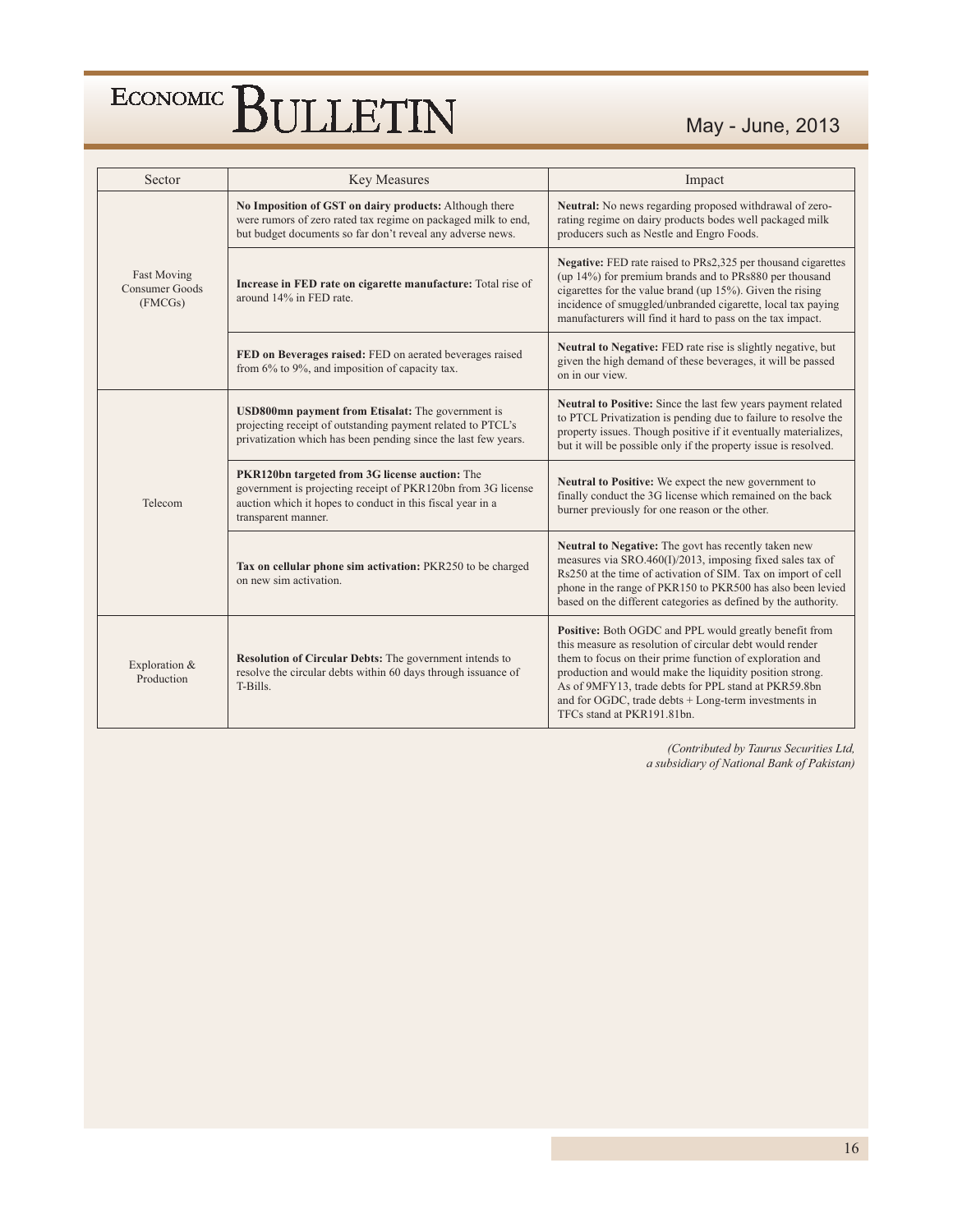### **Provincial Budgets 2013-14 Highlights**

#### Sindh

- The Sindh budget has a total outlay of Rs617.21 billion. Development expenditure is budgeted at Rs229.937 billion, including Rs185 billion for the provincial Annual Development Programme. Rs355.973 billion has been allocated for revenue expenditure and current capital expenditure is budgeted at Rs31.302 billion.
- Total revenue receipts are estimated at Rs595.575 billion, showing a budget deficit of Rs21.637 billion.
- Under the development plan, major allocations have been made for priority schemes, including law & order, poverty alleviation initiatives, better education and health care, agriculture and the Karachi Circular Railway.
- The existing General Sales Tax on services at 16 percent to remain unchanged.
- The provincial government has proposed that existing tax anomalies and inequities to be removed, existing exemptions be reviewed and certain items in the services sector be brought into the tax net, without raising tax rate.
- Certain services have been brought into the tax net. Services of advertising agents, security agencies, commodity brokers, marriage halls and lawns, event management and public bonded warehouses would be subject to tax. Internet services upto Rs1500 per month would remain exempted. Beauty parlours earning upto Rs3.6 million have been brought in the tax net and would pay 10 percent.
- The Sindh budget proposes an increase in property tax from 20 percent to 25 percent on annual rental value of buildings and lands.
- A tax of 7.5 percent on using bed in hotels has been withdrawn.
- The special development and maintenance of infrastructure cess for meeting the cost of wear and tear due to heavy traffic of goods entering the province has been enhanced.
- The budget announced an increase of 15 percent in salaries of government employees upto BPS-15, 10 percent for BPS-16 and above. Minimum pension increased from Rs3000 to Rs5000.
- Karachi Circular Railways would be developed to address the transport problems of the city dwellers.
- Thar Coal Project to be developed.
- Low cost housing schemes to be developed.

#### Punjab

- The Punjab budget has a total outlay of Rs897.5 billion for FY2013-14. Current expenditure is budgeted at Rs607.569 billion, while development outlay is allocated Rs290 billion.
- The energy sector receives high priority in the budget.
- The provincial annual development programme has higher allocations for investments in social sector with major focus on education and health, investment in energy, higher allocation for less developed districts, women empowerment initiatives, undertaking projects that can be completed within one or two years, etc.
- General revenue receipts are estimated at Rs871.95 billion, out of which Rs702.12 billion will be received from the Federal Government under the NFC award, while provincial receipts are estimated at Rs169.83 billion; (tax receipts are estimated at Rs126.7 billion and non-tax receipts will be Rs43.1 billion).
- The provincial government will not levy any tax on the low income segments of society, and only those segments would be brought into the tax net which can pay taxes.
- A 10 percent increase in pay and pension of provincial government employees.
- Minimum wage fixed at Rs10,000/-.
- Tax on luxury houses, entertainment, fashion shows and horse racing imposed. The government has announced taxes for houses on areas measuring two kanals and above.
- For the year, the Punjab government expects to raise agricultural income tax to the tune of Rs2.018 billion.
- There has been significant increase in the allocation of health, education, as well as for infrastructure development.
- The government has allocated over Rs20 billion for various projects in the energy sector. It plans to introduce solar tube wells for small farmers.
- " Metro bus for Multan, Faisalabad and Rawalpindi.
- The government would give Rs28 billion subsidy on atta to citizens in next financial year.
- Rs5 billion would be given as subsidy to people during Ramazan.
- Rs4 billion would be allocated for Health Insurance Card for the people in next financial year.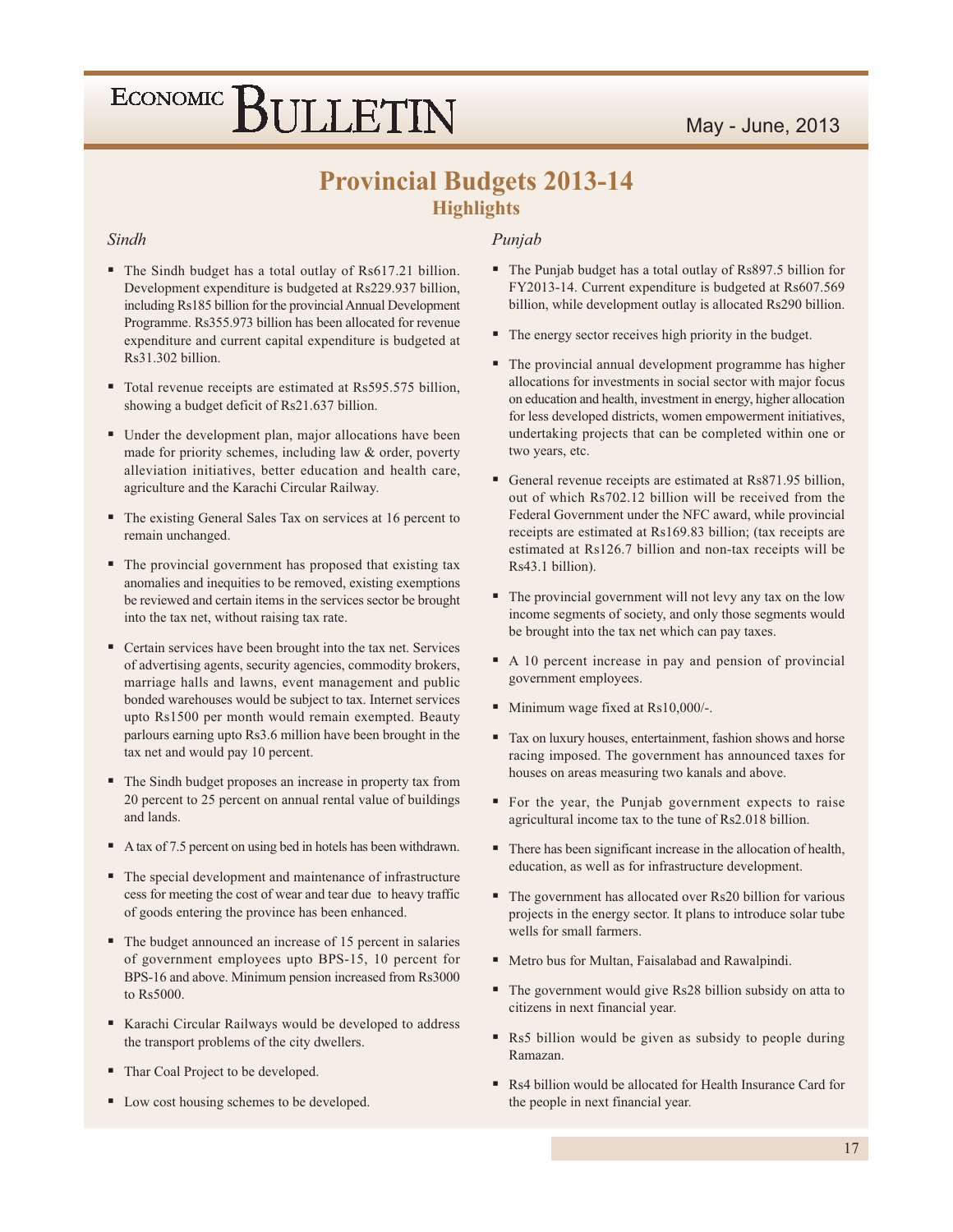### May - June, 2013

#### Khyber-Pakhtunkhwa

- The provincial budget for 2013-14 has a total outlay of Rs344 billion.
- The total revenue receipts and expenditures for 2013-14 have been budgeted at Rs344 billion.
- The total outlay of the Annual Development Programme is Rs118 billion.
- No new tax has been imposed in the budget.
- To bring improvement in the taxation system, reforms would be initiated. Khyber-Pakhtunkhwa Revenue Authority would be established.
- Education sector to receive focus, with a record allocation of Rs66.6 billion.
- Energy projects to be undertaken.
- One percent tax on Afghan transit trade proposed.
- The budget recommends a 15 percent increase in salaries of government employees from Grade 1 to 16, and for officers between grade 17 and 20, 10 percent.
- A 15 percent increment in pensions of retired government employees has also been proposed.
- $\blacksquare$  The minimum wage for labourers has been raised to Rs10,000 per month.
- It has been proposed to raise minimum pension from Rs3000 to Rs5000 per month.
- Soft loan scheme for the poor would be launched. Interest free loans of Rs50,000 to Rs200,000 would be given for a period of three years.
- A microfinance scheme would be initiated under which interest free loans of Rs25,000 to Rs50,000 would be extended to the downtrodden.
- Youths and businessmen interested in setting up independent businesses would be facilitated.
- Development of infrastructure would receive priority.
- Health Insurance Scheme would be launched for the needy.
- Several austerity measures announced including a 50 percent cut in CM, Governor house expenditures.
- Computerization of land record.
- The school going female students will be given Rs200 per month from class six to higher secondary level.

#### **Balochistan**

- The budget has a total outlay of Rs198.395 billion. It shows a deficit of Rs7.9 billion with resources estimated at Rs190 billion.
- Total general revenue receipts are budgeted at Rs190.5 billion, against revised estimates of Rs187.3 billion in FY13.
- The Public Sector Development Programme has been allocated Rs43.913 billion, with a record allocation of Rs34.89 billion for education. A sum of Rs15.23 billion has been allocated for health, Rs16.23 billion for maintenance of law  $\&$  order, Rs7.87 billion for agriculture and Rs8.171 for communication and housing. Energy sector receives Rs8.185 billion.
- Rs37 billion have been reserved for capital expenditure and Rs117 billion have been earmarked for revenue expenditure.
- Current expenditure has been allocated Rs154.482 billion.
- A 15 percent raise in salaries of government employees in BPS 1 to 16 and 10 percent in BPS 17 and above.
- Pension of retired provincial employees raised by 15 percent.
- Rew jobs would be created in different government departments.
- Common border markets would be established with Iran and Afghanistan.
- Special economic zones would be created in Quetta and Lasbella, and industrial estates in Hub, Quetta and Dera Murad **Iamali**
- Water filtration plants would be installed in various areas of the province.
- Solar power projects would be encouraged.
- Balochistan Endowment Fund has been established with an allocation of Rs5 billion.
- Rs4.5 billion have been allocated for Reko Diq and other projects.
- Bolan Medical College has been given the status of a medical university.
- Minerals sector would be developed for which Rs1.609 billion have been earmarked.
- The provincial PSDP allocates 11 percent for production sector, 26 percent for social sector, 47 percent for infrastructure and 16 percent for others.

(This was prepared from newspaper reports)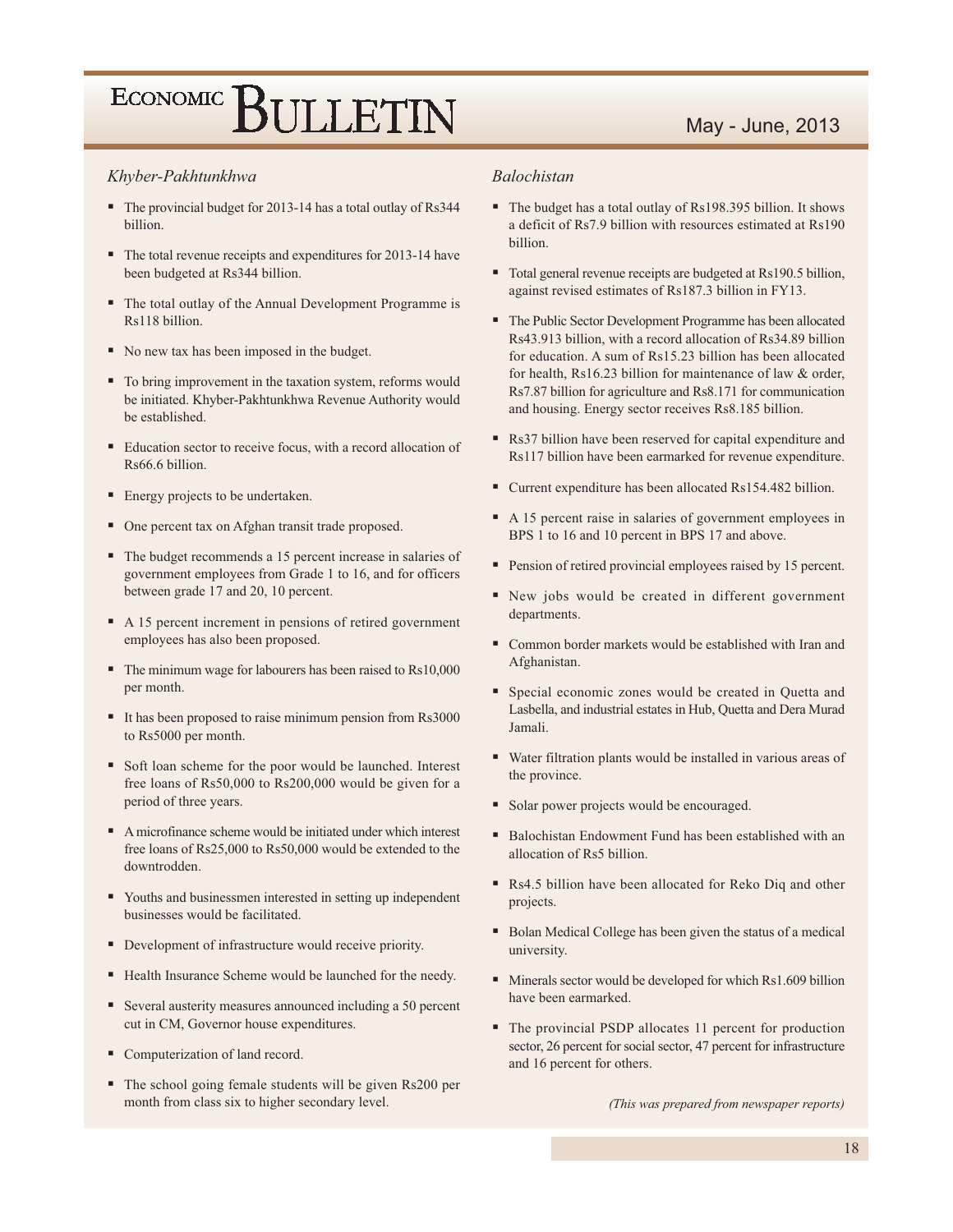### **Market Analysis**

Market Review - May-June 2013

Massive foreign inflows and election result May review propels index near the 22k level

> To say that that the month of May was a good month for KSE would be a big understatement. KSE-100 index rose by a massive 2,841 points in May alone, versus a cumulative rise of 2,077 points witnessed in the preceding four months of CY13. On a MoM basis, average volumes of All Share Index improved by 93 percent, while value traded also rose by 70 percent. Massive foreign liquidity (apart) from Unilever one off) and better than expected election outcome (clear cut majority of PML-N) were the key catalyst for market performance.

> With inflation at multi year low, rumor mill and money market actions suggest rate cut, though external side issue and expectations of rise in inflation will likely limit such an action, in our view. Budget making and steps by the new government to tackle the energy crises will be the key things to watch out for. The market has more than given a good welcome to the new government and we hope to see on ground steps which will consolidate the market at these levels, and gradually move the market further up.

> Foreign liquidity flood gates opened in the month of May: While foreigners have remained mainly on the buying side during FY13/CY13, but the month of May saw this number rise to dizzying heights. May net inflow from foreigners clocked in at a massive USD271mn. To put things in perspective, the previous 10MFY13 saw a total foreign net inflow of USD251mn.

> All the key sectors augment, with Oil  $& Gas$ contributing the most to the index rise: KSE-100 index gained a considerable 15 percent in May, helped by robust growth in all the key

sectors. Oil & Gas sector having the highest weight in the KSE-100 index posted a rise of 18 percent in May, Commercial Banks also saw a hefty rise despite industry misfortunes (declining NIMs), due to foreign interest, especially in MCB and UBL. Among the laggards, Food producers saw a rise of mere 2 percent, due to price stickiness of Unilever, while rumors of GST on dairy products kept Efoods price under check.

#### Profit taking and negative news flow brings June review about the biggest monthly drop of FY13

The market remained volatile during the month of June with KSE-100 index first peaking to an all time high 22,757 points, post budget on June 13th, but subsequently declined due to profit taking, and 0.5 percent movable asset tax. Overall KSE-100 index is down 817 points MoM, but from its peak, the decline is 1,752 points (8 percent). After the budget which was mostly pro-business, political temperature seems to be on the rise with Musharraf and Swiss Cases back in limelight. On a MoM basis, average volumes of All Share Index improved by 4 percent, while value traded remained flat.

It appears that the government has decided to approach IMF for another program but IMF's concerns over FY14's budget projection and firm stance on reducing fiscal deficit seems to be the main stumbling block. As inflation is set to rise from here on, any further rate cut looks impossible, but steps by government to eliminate circular debt (higher payout by beneficiary companies) and start of results season (July end), should keep interest alive.

Foreign liquidity helped the market post a stellar 52 percent return in FY13: In the month of June and for the whole FY13, Foreigners again remained the biggest net buyers while Mutual funds and Companies were the largest net sellers. Foreign inflow during FY13 reached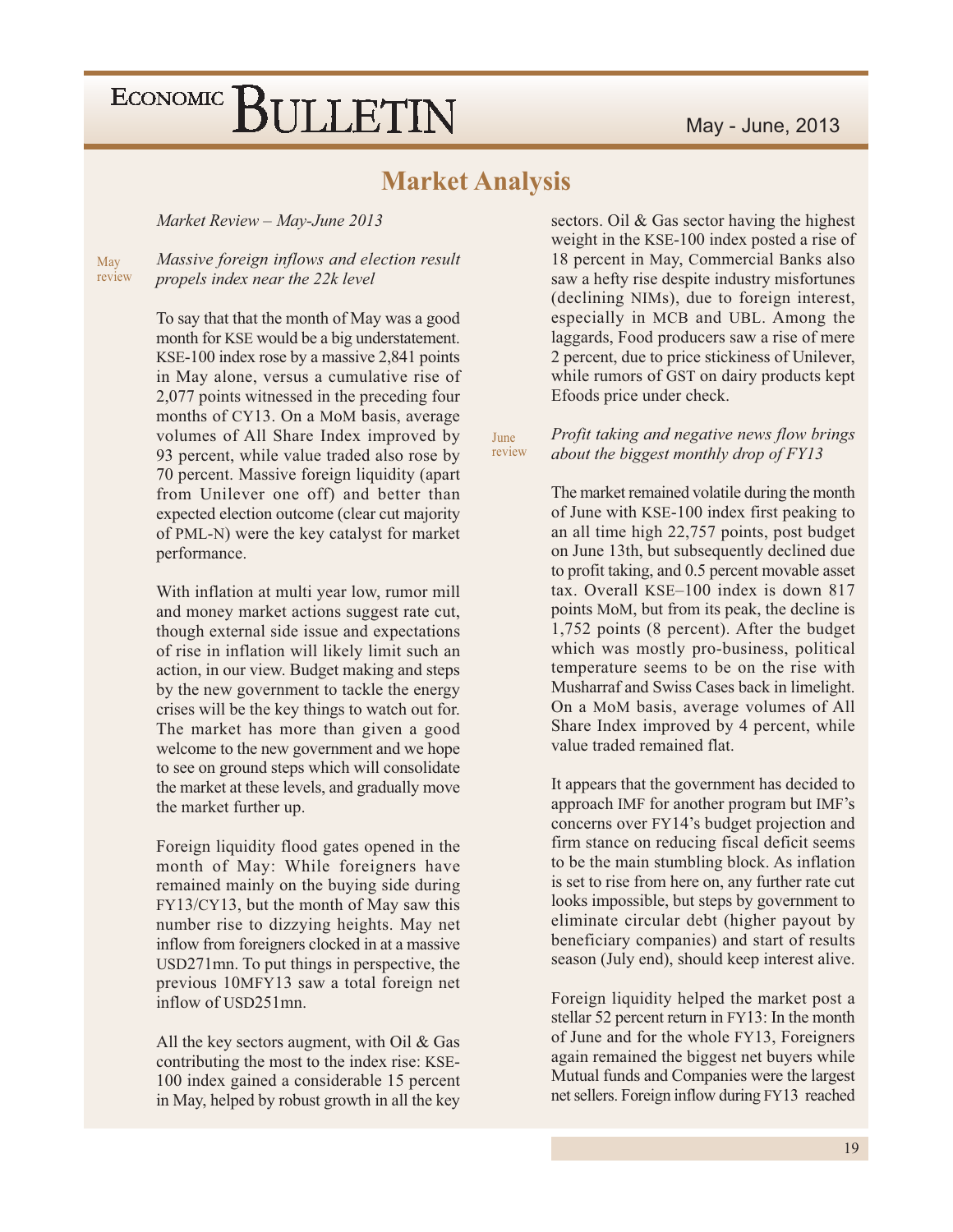

dizzying heights. A substantial chunk of this inflow is related to Unilever buy back deal, but apart from this one off deal, foreign interest in index heavy weights (OGDC, MCB, PPL, UBL, Engro etc) was also quite visible. Foreign inflow tapered off towards the latter half of June, which partly explains the decline in index heavyweights such as MCB and OGDC.

Cement & textile sector shine, while Chemicals and Banks remain the laggard in FY13: KSE-100 index gained an enviable 52 percent in FY13, helped by robust growth from smaller cap sector sectors such as Cements (up 112 percent), Textile (up 93 percent) and Food producers (up 79 percent). The heavy weight sectors underperformed the market in FY13, with Chemicals, Banks and Oil & Gas sector posting a return of 6 percent, 26 percent & 42 percent, respectively. In June, Cement sector again outperformed due to cement price rise (post budget) and coal prices

### May - June, 2013

touching multiyear low. Chemical sector was the biggest underperformers due to strong likelihood of feedstock gas subsidy coming to an end, at a time when international urea prices are also on a downturn leading to a question mark over industry's pricing power ability.

Though it appears that the government has decided to approach IMF for another program but IMF's concerns over FY14's budget projection and firm stance on reducing fiscal deficit seems to be the main stumbling block. As inflation is set to rise from here on, any further rate cut looks impossible but steps by government to eliminate circular debt and start of results season (July end), should keep interest alive. Foreign inflows remain the key factor propelling the market to new highs and likewise keeping the locals enthusiastic.

Future

outlook

#### MoM Sector return in June



(Contributed by Taurus Securities Ltd, a subsidiary of National Bank of Pakistan)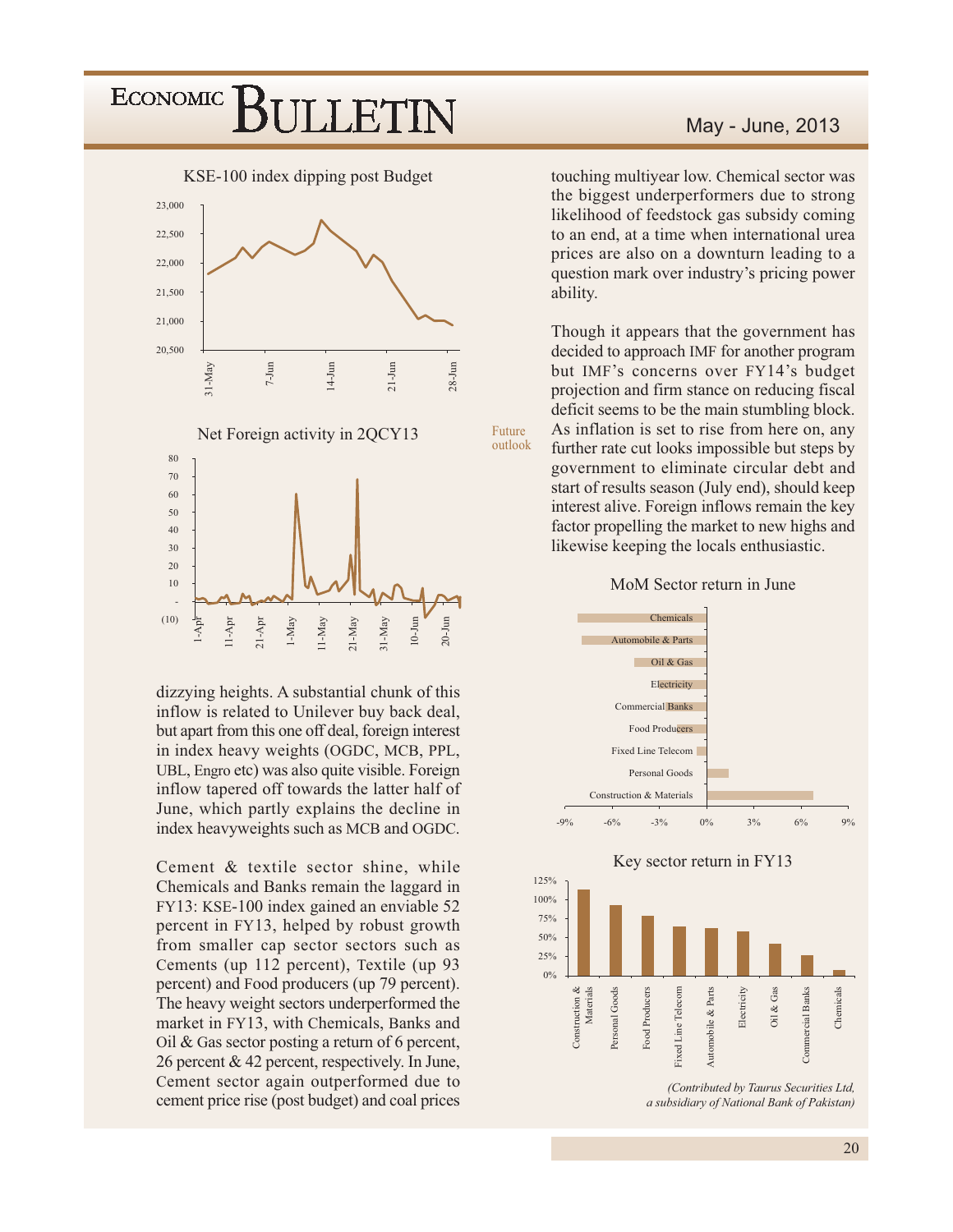### **Book/Report Reviews**

Development Challenges **Confronting Pakistan** Edited by Anita M. Weiss and Saba Gul Khattak

There are a number of structural problems confronting Pakistan, such as growing population, security concerns and deteriorating law & order, infrastructural problems (lack of electricity, clean water, waste disposal), limited employment opportunities. The authors of the book have attempted to develop a substantive understanding of the structural impediments that are having a negative impact on Pakistan's ability to eliminate poverty, promote social justice and implement policies to promote equity.

This volume has four parts; Economic Challenges, Challenges of Infrastructural Transformation, Challenges of Human Security and Ongoing Challenges of Militancy, Insecurity, and Political Paths. Every part has three articles each, expect part 3, which has five chapters. The focus of the various chapters is on the past decade as well as on recommendations for the future.

In the first section, 'Economic Challenges', in the first chapter the author Shahrukh Rafi Khan proposes using a 'weakness diagnostics' paradigm of formulating growth strategies, as it is a much broader, simpler and forward looking alternative. He has used this tool to explain Pakistan's lagging per capita gross domestic product relative to India's. He argues that the lack of technological upgrading and economic diversification in Pakistan may partly explain this. In the next chapter Aasim Sajjad Akhtar, traces how Pakistan's polity and economy have been militarized and made dependent by a politics of aid that has evolved through successive eras starting in the early 1950s. Abid Qaiyum Suleri in his paper, 'Insecurity Breeds Insecurity', analyzes how food insecurity has been a cause of unrest, conflict, and political instability, while political instability, conflict and social unrest have in turn caused food insecurity, poverty and marginalizatoin.

The second section, 'Challenges of Infrastructural Transformation', looks at various institutions in Pakistan, and what must be changed to succeed. Aitzaz Ahsan focuses on salient aspects of Pakistan's legal system, need to invest more in the legal system. Hasan Askari Rizvi analyzes what he sees as an increasingly dysfunctional political system that threatens its long term viability as a coherent and stable political entity. The dilemma is not the failure to identify the solutions but rather developing consensus on them, their prioritization and how to implement them. Saeed Shafqat in his paper 'Reforming Pakistan's Bureaucracy', addresses the issue of the workability of Pakistan's bureaucracy and questions what impact the Eighteenth Amendment will have on the civil services of Pakistan.

Part three of the book 'Challenges of Human Security', includes various scholars interpretations of the human security threats that Pakistan lives under on a daily basis. Saba Gul Khattak, addresses the concept of social protection with regard to social safety nets. John Mock in the chapter No American, No Guns, No BS, analyzes what Pakistan tourism actually is, the challenges it faces, and how best to foster tourism to play a salient role in contributing to Pakistan's future. Zeba Sathar and Peter Miller write about the Importance of Population Policy in Pakistan. Despite Pakistan having been one of the earliest countries to have a clearly articulated population policy, it is one of the last countries in Asia to experience the onset of a fertility decline. Muhammad Khalid Masud, writes about Religion and Development Challenges in Pakistan. Afiya Shehrbano Zia addresses the new challenges to women's rights and development in Pakistan.

The final section, Ongoing Challenges of Militancy, Insecurity and Political Paths captures the various dimensions of the challenges Pakistan must address in the face of daily political turmoil, militarism and extremism.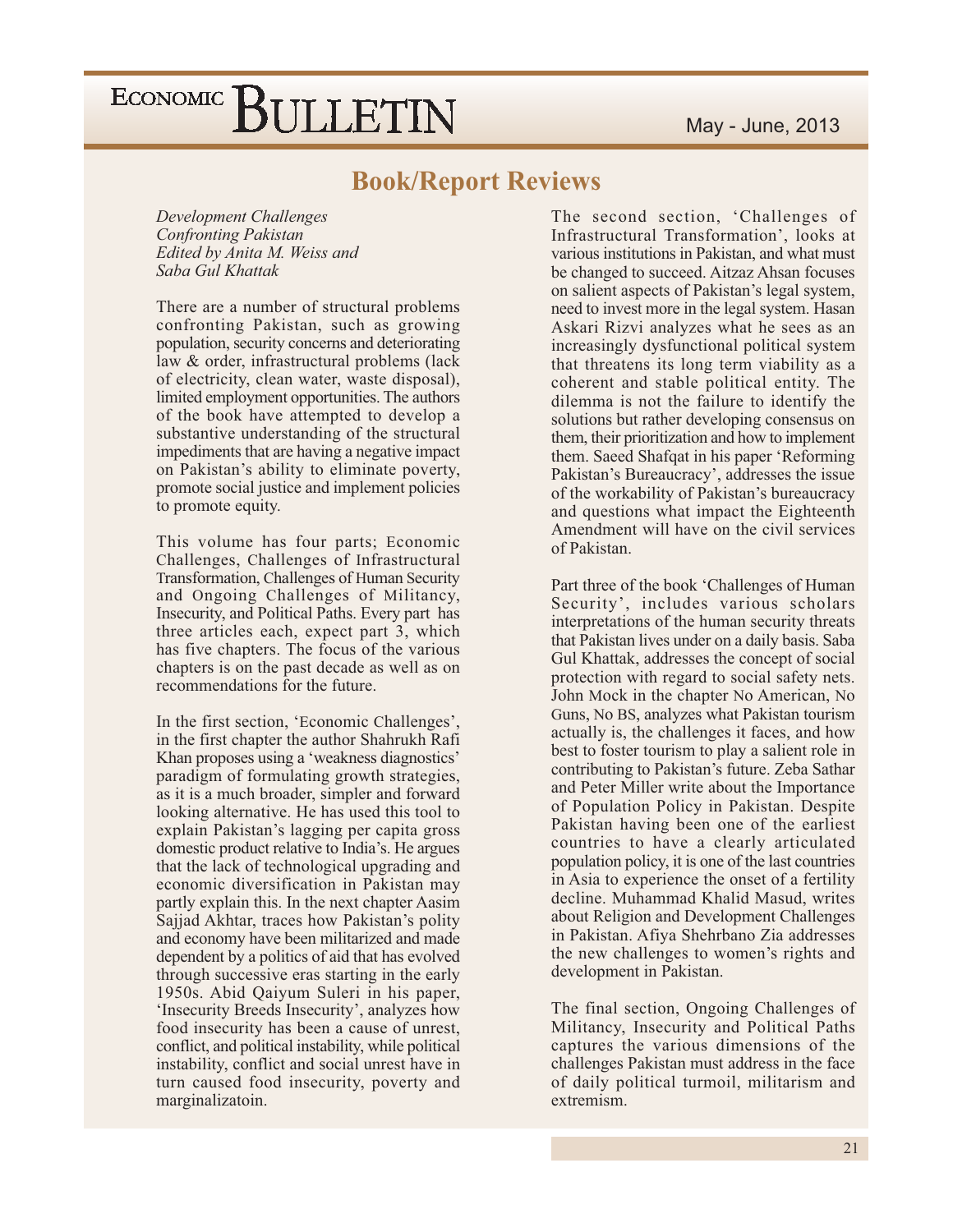The Millennium Development Goals Report 2013 **United Nations** 

The Report shows the progress made towards achieving the Millennium Development Goals (MDGs). Several important targets have or will be met by 2015, assuming continued commitment by national governments. While several MDG targets have already been met or are within close reach, there are areas where progress is far from sufficient.

Goal 1 Eradicate extreme poverty and hunger. Half between 1990 and 2015, the proportion of people living on less than \$1 a day. This target has been met, but 1.2 billion people still live in extreme poverty. In developing world, the proportion of people living on less than \$1.25 a day fell from 47 percent in 1990 to 22 percent in 2010. Extreme poverty rates have fallen in every developing region, with China leading the way. The hunger reduction target is within reach if recent slowdowns in progress can be reversed.

Goal 2 Achieve universal primary education. If current trends continue, the world will not meet the goal of universal primary education by 2015. Goal 3 Promote gender equality and empower women. Steady progress has been made towards equal access of girls and boys to education, but more targeted action is needed in many regions. Women are gaining ground in the labour market, though not in all regions and not in all areas of work.

Goal 4 Reduce child mortality. Huge gains have been made in child survival, but the Report states efforts must be redoubled to meet the global target. Goal 5 Improve maternal mortality. Maternal mortality has declined by nearly half since 1990, but falls far short of the MDG target.

Goal 6 Combat HIV/Aids, malaria and other *diseases*. The incidence of HIV is declining steadily in most regions; still, 2.5 million people are newly infected each year. Goal 7 Ensure environmental sustainability. Forests are a safety net for the poor, but they continue to disappear at an alarming rate. More than 2.1 billion people have gained access to

improved drinking water sources since 1990, exceeding the MDG target.

#### Human Security in Pakistan Ehsan Mehmood Khan

This book is about understanding the concept of human security and its applicability in Pakistan or any other developing country. This book reveals that a significant number of people in Pakistan are vulnerable to multiple insecurities because of the dismal state of human development, primarily due to the absence of social mechanisms and governance that ensure distributive justice.

The author has shown the various layers of insecurity currently being experienced by the people of Pakistan. First, the unmet human needs like failure to provide basic education, food and potable water, healthcare, or other means of subsistence are themselves a threat to human existence. Secondly, socially constructed realities like gender discrimination, violence against women, economic exclusion, and unchecked population growth are the sources of insecurity. Third, destruction of ecology, climate change and environmental pollution are the perpetual causes of insecurity.

If these three factors are not addressed, it could have cumulative effects in creating resource scarcity, social instability, displacement and massive rural-urban migration. The situation can deteriorate to the extent that it leads to inter-state and intra-state conflicts and wars.

There are a number of challenges facing human security in the country, which create huge security gap that leads to at least 10 major forms of insecurity; political, economic, personal, community, gender, juvenile, food, health, environment and education. Each of these has been discussed in detail. In chapter 4, implementation of the concept of human security has been considered, which includes a structural framework for Pakistan and human security imperatives, objectives, priorities and paradigms. Finally it contains policy recommendations on all aspects of human security in the country.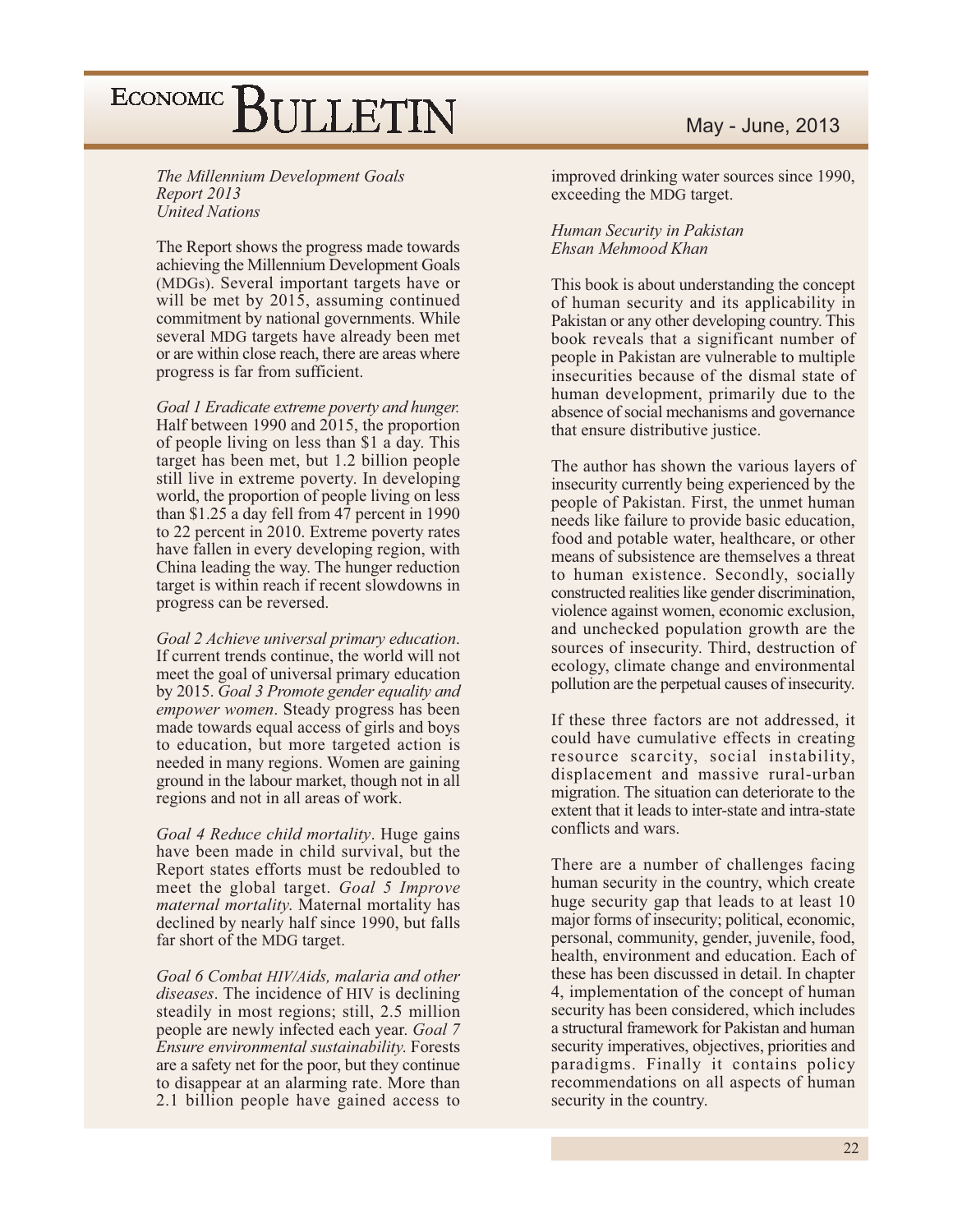|  | <b>Pakistan Economy – Key Economic Indicators</b> |
|--|---------------------------------------------------|
|--|---------------------------------------------------|

|                                  | Unit         | 2006-07  | 2007-08 | 2008-09  | 2009-10 | 2010-11 | 2011-12  | $2012 - 13^P$     |
|----------------------------------|--------------|----------|---------|----------|---------|---------|----------|-------------------|
| <b>Output and Prices</b>         |              |          |         |          |         |         |          |                   |
| GNP Size $fc$                    | Rs.bn        | 8893     | 10564   | 12888    | 14815   | 18476   | 20442    | 22717             |
| GDP Size fc                      | Rs.bn        | 8736     | 10355   | 12542    | 14248   | 17656   | 19406    | 21616             |
| Income Per Capita                | \$           | 980      | 1053    | 1026     | 1072    | 1275    | 1323     | 1368              |
| Income Per Capita                | Rs           | 56227    | 64157   | 76635    | 86268   | 105395  | 114256   | 124459            |
| Real Growth                      | $(\%)$       |          |         |          |         |         |          |                   |
| <b>GNP</b>                       |              | 6.7      | 3.7     | 2.1      | 4.1     | 3.5     | 4.3      | 3.4               |
| <b>GDP</b>                       |              | 5.5      | 5.0     | 0.4      | 2.6     | 3.7     | 4.4      | 3.6               |
| Agriculture                      |              | 3.4      | 1.8     | 3.5      | 0.2     | 2.0     | 3.5      | 3.3               |
| Manufacturing                    |              | 9.0      | 6.1     | $(-)4.2$ | 1.4     | 2.5     | 2.1      | 3.5               |
| Services Sector                  |              | 5.6      | 4.9     | 1.3      | 3.2     | 3.9     | 5.3      | 3.7               |
| Prices*                          | $(\%)$       |          |         |          |         |         |          |                   |
| <b>Consumer Price Inflation</b>  |              | 7.8      | 12.0    | 17.0     | 10.1    | 13.7    | 11.0     | 6.5               |
| <b>Wholesale Price Inflation</b> |              | 6.9      | 16.4    | 18.9     | 13.8    | 21.2    | 10.4     | 7.9               |
| Food Inflation CPI               |              | 10.3     | 17.6    | 23.7     | 12.9    | 18.0    | 10.5     | 6.3               |
| Non Food Inflation CPI           |              | 6.0      | 7.9     | 18.4     | 8.3     | 10.7    | 12.0     | 6.7               |
| Core Inflation <sup>†</sup>      |              | 5.9      | 8.4     | 11.4     | 7.6     | 9.4     | 11.5     | 9.0               |
| <b>GDP</b> Deflator              |              | 7.28     | 12.91   | 20.68    | 10.75   | 19.54   | 5.32     | 7.53              |
| Gold Tezabi (Karachi)            | Rs./10 grams | 12619    | 16695   | 22195    | 29587   | 37658   | 48444    | $51560^{\rm a}$   |
| Petrol Super                     | Rs/Ltr       | 56.00    | 57.83   | 67.68    | 67.56   | 75.70   | 91.33    | 101.49            |
| Kerosene Oil                     | Rs/Ltr       | 39.09    | 43.44   | 66.79    | 72.65   | 84.89   | 103.09   | 116.32            |
| Wheat Flour (Avg. Quality)       | Rs/Kg        | 13.64    | 18.07   | 25.64    | 27.77   | 29.56   | 30.15    |                   |
| <b>Savings and Investment</b>    | $%$ GDP      |          |         |          |         |         |          |                   |
| National Savings                 |              | 14.0     | 11.0    | 12.0     | 13.6    | 14.2    | 12.8     | 13.5              |
| Domestic Savings                 |              | 12.3     | 9.1     | 9.4      | 9.8     | 9.7     | 7.7      | 8.7               |
| <b>Gross Fixed Investment</b>    |              | 17.19    | 17.61   | 15.90    | 14.20   | 12.51   | 13.32    | 12.60             |
| Public Sector                    |              | 4.6      | 4.8     | 4.3      | 3.7     | 3.2     | 3.7      | 3.9               |
| Private Sector                   |              | 12.6     | 2.8     | 11.7     | 10.5    | 9.3     | 9.6      | 8.7               |
| <b>Public Finance</b>            |              |          |         |          |         |         |          |                   |
| Revenue Receipts (Fed Govt)      | $%$ GDP      | 14.0     | 14.1    | 14.0     | 14.0    | 12.4    | 12.8     | 14.3 <sup>b</sup> |
| Tax Revenue                      | $%$ GDP      | 9.6      | 9.9     | 9.1      | 10.1    | 9.3     | 10.3     | 11.1 <sup>b</sup> |
| Total Expenditure                | $%$ GDP      | 19.5     | 21.4    | 19.2     | 20.2    | 18.9    | 19.6     | 19.0              |
| Overall Budget Deficit           | $\%$ GDP     | 4.1      | 7.3     | $5.2\,$  | 6.2     | $6.5\,$ | 6.8      | 4.7               |
| FBR Tax Collection (Fed Govt)    | Rs.bn        | 847.2    | 1008.1  | 1161.1   | 1327.4  | 1558.2  | 1882.7   | 2381.0            |
| Direct Taxes                     | $%$ share    | 39.4     | 38.4    | 38.2     | 39.6    | 38.7    | 39.2     | 39.1              |
| <b>Indirect Taxes</b>            | $%$ share    | $60.6\,$ | 61.5    | 61.8     | 60.4    | 61.3    | $60.8\,$ | 60.9              |
| <b>Monetary Sector</b>           |              |          |         |          |         |         |          |                   |
| Growth of Broad Money (M2)       | $\%$         | 19.3     | 15.3    | 9.6      | 12.5    | 15.9    | 14.1     | 9.0               |
| Currency in Circulation          | Rs.bn        | 840.2    | 982.3   | 1152.2   | 1295.4  | 1501.4  | 1673.7   | $1921.8^a$        |
| Public Sector Borrowing (net)    | Rs.bn        | 926      | 1508    | 2034     | 2441    | 3020    | 4258     | 4983 <sup>a</sup> |
| Borrowings for Budgetary Support | Rs.bn        | $810\,$  | 1365    | 1681     | 2011    | 2602    | 3800     | $4636^a$          |
| Credit to Private Sector         | Rs.bn        | 2480     | 2890    | 2907     | 3020    | 3141    | 3376     | $3516^{\rm a}$    |

P Provisional. \* The base for price indices have been changed as 2007-08 new base year. \*non-food non-energy. \*March \*Budget estimates.